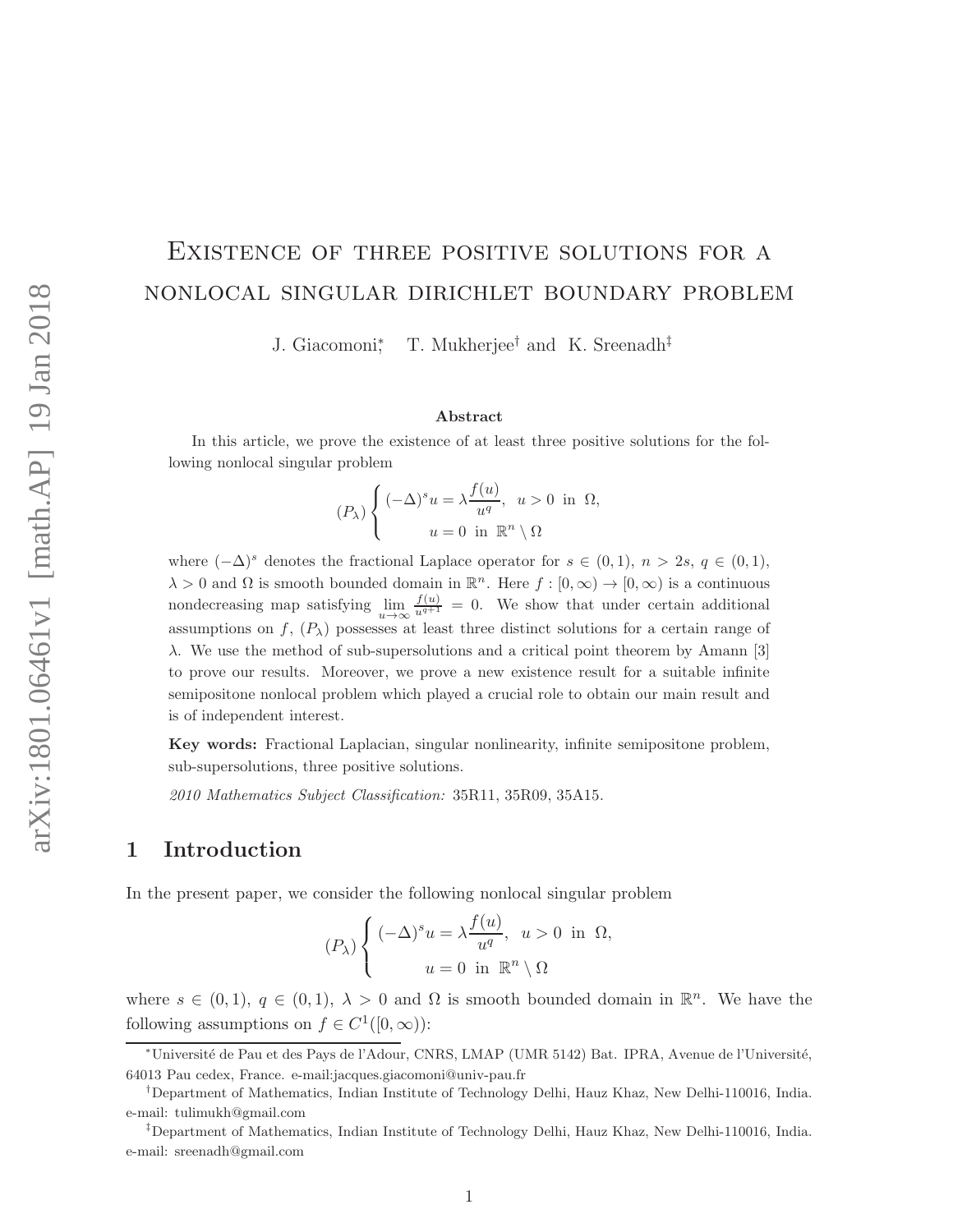- (f1)  $f(0) > 0$ ,
- (f2)  $\lim_{u \to \infty} \frac{f(u)}{u^{q+1}} = 0,$
- (f3)  $u \mapsto f(u)$  is non decreasing in  $\mathbb{R}^+$ ,
- (f4) There exist a  $0 < \sigma_1 < \sigma_2$  such that  $\frac{f(u)}{u^q}$  is non decreasing on  $(\sigma_1, \sigma_2)$ .

Note that from (f1) we have  $\lim_{u\to 0}$  $\frac{f(u)}{u^q} = \infty.$ 

**Remark 1.1** It is easy to see that the function f defined as  $f(t) = e^{\frac{\alpha t}{\alpha + t}}$  for any  $t \ge 0$  with  $\alpha > 4q$  satisfy assumptions (f1)-(f4).

The fractional Laplace operator  $(-\Delta)^s$  is defined as

$$
(-\Delta)^s u(x) = 2C_s^n P.V. \int_{\mathbb{R}^n} \frac{u(x) - u(y)}{|x - y|^{n+2s}} dy
$$

where P.V. denotes the Cauchy principal value and  $C_s^n = \pi^{-\frac{n}{2}} 2^{2s-1} s \frac{\Gamma(\frac{n+2s}{2})}{\Gamma(1-s)}$  $\frac{\Gamma(\frac{2}{2})}{\Gamma(1-s)}$ ,  $\Gamma$  being the Gamma function. The fractional Laplacian is the infinitesimal generator of Lévy stable diffusion processes and arises in anomalous diffusion in plasma, population dynamics, geophysical fluid dynamics, flames propagation, chemical reactions in liquids and American options in finance, see [5] for instance. Fractional Sobolev spaces were introduced mainly in the framework of harmonic analysis in the middle part of last century and are the natural setting to study weak solutions to problems involving the fractional Laplacian. In this regard, the paper of Caffarelli and Silvestre [8] on the harmonic extension problem have subsequently motivated many works on equations and systems involving the fractional Laplacian  $(-\Delta)^s$ ,  $s \in (0,1)$ . We also refer [29] to readers for a detailed study on variational methods for fractional elliptic problems and for additional references.

In the local case, i.e.  $s = 1$ , the study of elliptic singular problems starts mainly with the pioneering work of Crandal, Rabinowitz and Tartar [11]. This seminal work inspired a huge list of articles where authors have investigated many different issues (existence/nonexistence, uniqueness/multiplicity, regularity of solutions, etc.) about singular problems in the local and more recently in the nonlocal set up. We cite here some related works with no intent to furnish an exhaustive list. The multiplicity of solutions for singular problem with critical nonlinearity has been studied in [23, 25, 26] while the exponential critical nonlinearity has been dealt with in [14]. Semilinear elliptic and singular problems with convection term was first studied in [19] whereas [15] brought existence results to elliptic equations involving a singular absorption term. We refer the surveys [18] and [24] for further details on singular elliptic equations in the local setting. In the nonlocal case, singular problem with critical nonlinearity has been studied in [6, 20, 30]. Recently, Adimurthi, Giacomoni and Santra [2] studied the following nonlocal singular problem:

$$
(-\Delta)^s u = \lambda(K(x)u^{-\delta} + f(u)), \ u > 0 \text{ in } \Omega, \quad u = 0 \text{ in } \mathbb{R}^n \setminus \Omega \tag{1.1}
$$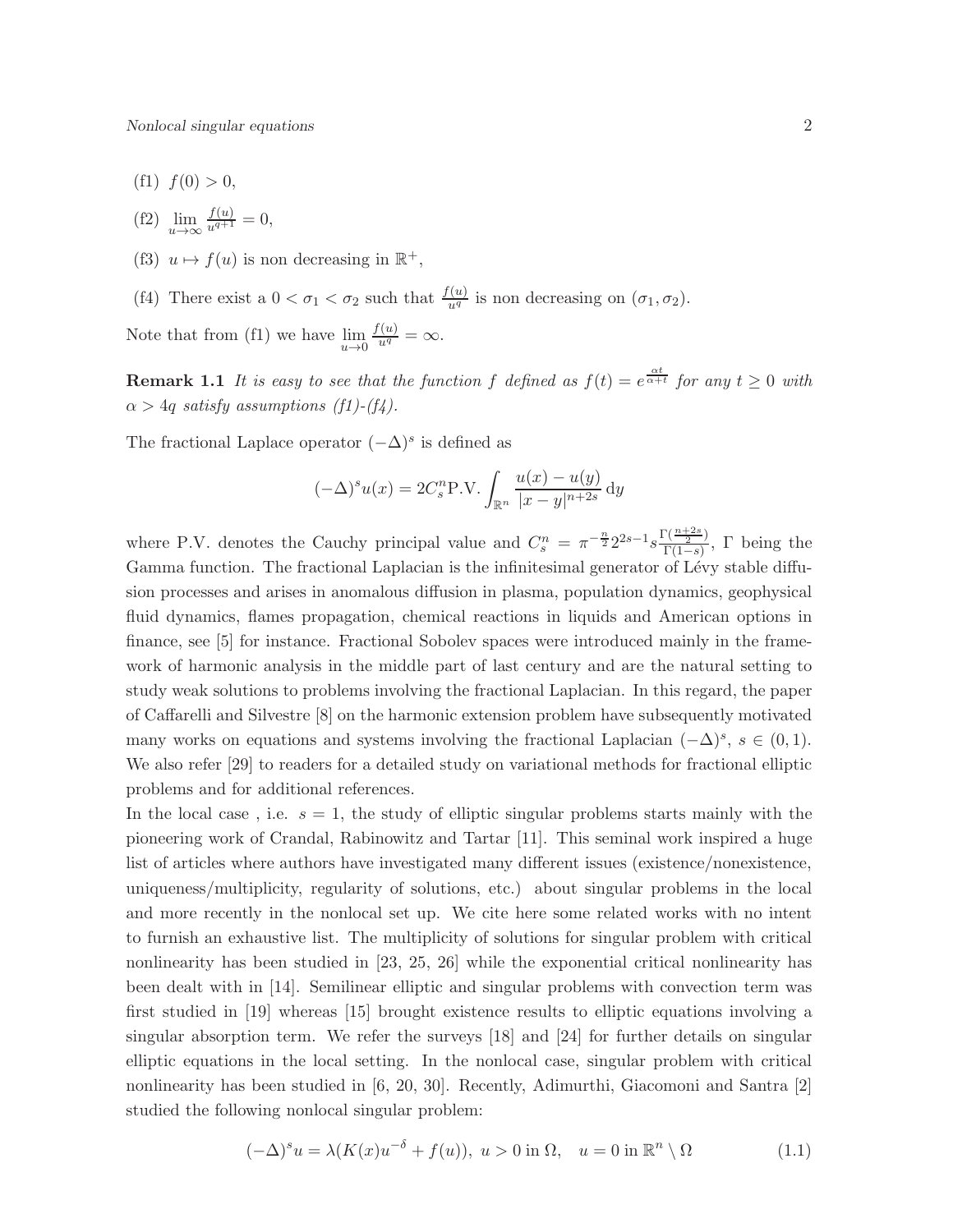where  $\delta, \ \lambda > 0, K : \Omega \to \mathbb{R}^+$  is a Hölder continuous function in  $\Omega$  behaves like dist $(x, \partial \Omega)^{-\beta}$ ,  $\beta \in [0, 2s)$  and f is a positive real valued  $C^2$  function. They established existence, regularity and bifurcation results using the framework of weighted spaces.

Recently, [16] has established the existence of three non-zero solutions for a Dirichlet type boundary value problem involving the fractional Laplacian. But the study of three solutions for singular nonlocal problems was completely open till now. Our work brings new results in this regard. We use the method of sub and supersolution combined with a fix point theorem due to Amann to achieve the objective. For the construction of the barrier functions, we have taken some ideas from [28].

The salient feature of this work is the presence of the singular term  $u^{-q}$  which is a primary hindrance in making the operator monotone. We slightly transform the problem to a new one and show that the operator associated with it becomes monotone increasing and compact. This idea had been formerly used in [13] in the local case. But here itself we remark that their approach can not be directly applied to the problem  $(P_\lambda)$  due to the presence of the nonlocal operator ' $(-\Delta)^s$ ' instead of  $\Delta$ . Most substantially, Theorem 3.6 of [13] can not be adapted here due to the lack of an explicit form of  $(-\Delta)^s \delta^s(x)$  where  $\delta(x) = \text{dist}(x, \partial \Omega)$  denotes the distance function up to the boundary. To overcome this difficulty we construct a subsolution  $v$  satisfying

$$
(-\Delta)^s v + \frac{cv}{\delta^q(x)} \le 0 \text{ in } \Omega_r
$$

where  $c > 0$  is constant and  $\Omega_r \subset \Omega$ . To obtain this, we separately study, by bifurcation arguments, a nonlocal infinite semipositone problem  $(I_{\theta})$  in section 6. This leads naturally to a solution of the required problem. In the local setting, we refer to readers [31, 27, 22] concerning infinite semipositone problems. But we indicate that 'nonlocal' infinite semipositone problem has not been studied in the past. So our results are completely new in this regard. The main result of our paper is accomplished by using a well known critical point theorem by Amann [3]. Last but not the least, we additionally prove the uniqueness of solutions to  $(P_\lambda)$  when  $\lambda$ becomes sufficiently large under appropriate condition of  $f$ . This result is motivated by the paper [9] of Castro, Eunkyung and Shivaji. Nevertheless, we point out that their approach can not be exactly applied here due to the presence of the nonlocal operator  $'(-\Delta)^s$ . We still succeed to obtain the result by an appropriate application of the Hardy's inequality for fractional Laplacian (refer section 5). Now we state the main results of our paper as follows.

**Theorem 1.2** There exists constants  $\lambda_1, \lambda_2 > 0$  such that if  $\lambda \in [\lambda_1, \lambda_2]$  then the problem  $(P_{\lambda})$  has at least three solutions in  $C^+_{\phi_{1,s}}(\Omega)$ .

**Remark 1.3** Theorem 1.2 still holds if (f3) is replaced by the weakened assumption (f3'): There exists  $k > 0$  such that  $u \mapsto f(u) + ku$  is non decreasing in  $\mathbb{R}^+$ .

**Theorem 1.4** There exist a  $\lambda^* > 0$  such that  $(P_{\lambda})$  has a unique solution when  $\lambda > \lambda^*$ .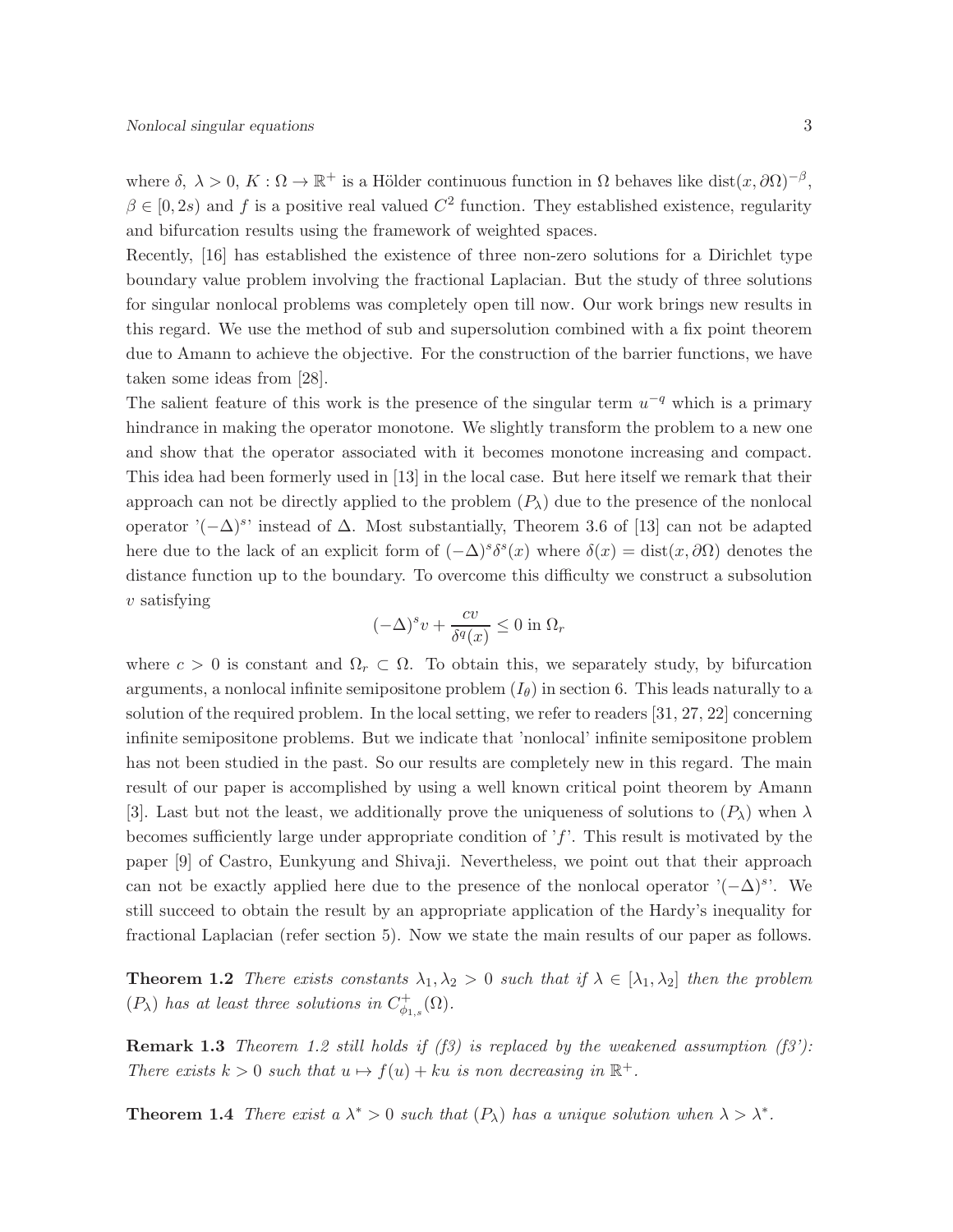**Remark 1.5** Since  $f(0) > 0$ , it is not difficult to show that for  $\lambda > 0$  small enough, there exists a unique solution with small norm. Then Theorem 1.2 and 1.4 entail that the bifurcation curve of solutions to  $(P_{\lambda})$  emanating from  $(0,0)$  is S-shaped.

The outline of this paper is as follows: In the second Section we give some useful preliminaries about the main equation in  $(P_\lambda)$ . In the third Section, we construct the sub and supersolutions used to apply the fixed point theorem of Amann. In Section 4, we prove the main result of our paper: Theorem 1.2. In Section 5, we prove our main uniqueness result: Theorem 1.4 and finally in Section 6, we investigate the fractional and singular semipositone problem  $(I_{\theta})$ used crucially for proving the strong increasingness of the operator  $T$  in Section 4.

## 2 Preliminaries

We start with defining the function spaces. Given any  $\phi \in C_0(\overline{\Omega})$  such that  $\phi > 0$  in  $\Omega$  we define

$$
C_{\phi}(\Omega) := \{ u \in C_0(\Omega) | \exists c \ge 0 \text{ such that } |u(x)| \le c\phi(x), \ \forall x \in \Omega \}
$$

with the usual norm  $\left\| \right\|$ u φ  $\Big\|_{L^{\infty}(\Omega)}$ and the associated positive cone. We define the following open convex subset of  $C_{\phi}(\Omega)$  as

$$
C_{\phi}^+(\Omega):=\left\{u\in C_{\phi}(\Omega)|\ \inf_{x\in\Omega}\frac{u(x)}{\phi(x)}>0\right\}.
$$

In particular,  $C_{\phi}^+$  contains all those functions  $u \in C_0(\Omega)$  with  $k_1 \phi \leq u \leq k_2 \phi$  in  $\Omega$  for some  $k_1, k_2 > 0$ . We consider the following fractional Sobolev space

$$
\tilde{H}^s(\Omega) := \{ u \in H^s(\mathbb{R}^n) : u = 0 \text{ in } \mathbb{R}^n \setminus \Omega \}
$$

equipped with the norm

$$
||u|| = \left(\int_Q \frac{|u(x) - u(y)|^2}{|x - y|^{n+2s}} \, \mathrm{d}x \mathrm{d}y\right)^{\frac{1}{2}}, \text{ where } Q = \mathbb{R}^{2n} \setminus (\mathcal{C}\Omega \times \mathcal{C}\Omega).
$$

**Definition 2.1** We say that  $u \in \tilde{H}^s(\Omega)$  is a weak solution to  $(P_\lambda)$  if  $\inf_K u > 0$  for every compact subset  $K \subset \Omega$  and for any  $\varphi \in \tilde{H}^s(\Omega)$ ,

$$
\int_{\Omega} (-\Delta)^s u \varphi = C_s^n \int_Q \frac{(u(x) - u(y))(\varphi(x) - \varphi(y))}{|x - y|^{n+2s}} dx dy = \lambda \int_{\Omega} \frac{f(u)}{u^q} \varphi dx.
$$
 (2.1)

**Definition 2.2** By a subsolution of the problem  $(P_\lambda)$ , we mean a function  $v \in \tilde{H}^s(\Omega)$  which satisfies (weakly)

$$
(-\Delta)^s v \le \lambda \frac{f(v)}{v^q}, \ v > 0 \ in \ \Omega, \ \ v = 0 \ in \ \mathbb{R}^n \setminus \Omega. \tag{2.2}
$$

Whereas if the reverse inequality holds in  $(2.2)$ , we call v to be a supersolution of  $(P_\lambda)$ . Also we call them strict sub and supersolution if the inequality in (2.2) is strict.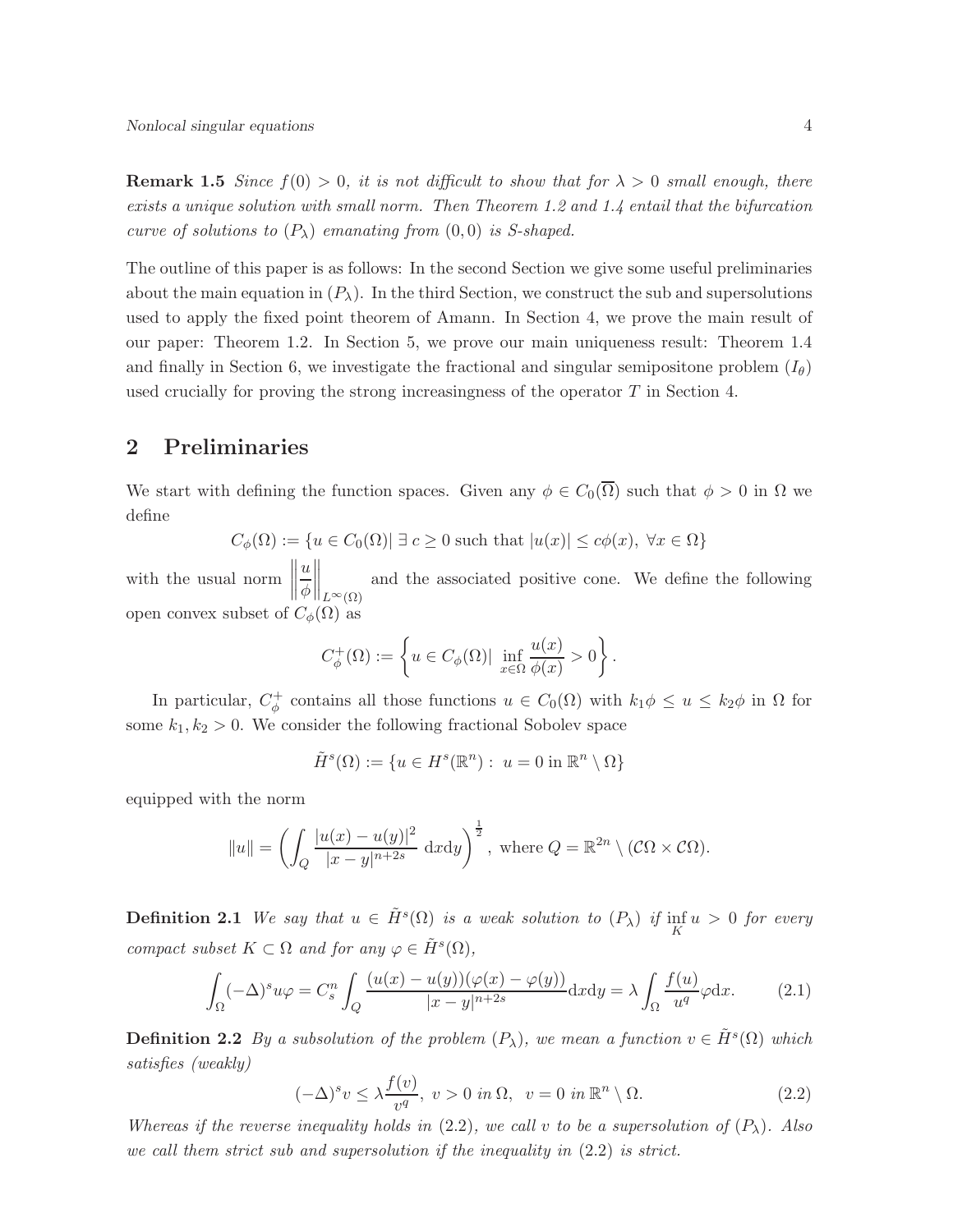We define the distance function as  $\delta(x) := \text{dist}(x, \partial \Omega)$ ,  $x \in \Omega$ . Let  $\phi_{1,s}$  denotes the first positive eigenfunction of  $(-\Delta)^s$  in  $\tilde{H}^s(\Omega)$  corresponding to its principal eigenvalue  $\lambda_{1,s}$  such that  $\|\phi_{1,s}\|_{L^{\infty}(\Omega)} = 1$ . We recall that  $\phi_{1,s} \in C^{s}(\mathbb{R}^{n})$  and also  $\phi_{1,s} \in C_{\delta^{s}}^{+}$  $\delta^*$  ( $\Omega$ ) (see for instance Proposition 1.1 and Theorem 1.2 of [32]).

# 3 Sub and Supersolutions of  $(P_\lambda)$

In this section we show the existence of two pairs of sub-supersolutions  $(\zeta_1, \vartheta_1)$  and  $(\zeta_2, \vartheta_2)$ such that  $\zeta_1 \leq \zeta_2 \leq \vartheta_1$ ,  $\zeta_1 \leq \vartheta_2 \leq \vartheta_1$  and  $\zeta_2 \notin \vartheta_2$ . Moreover it holds that  $\zeta_2, \vartheta_2$  are strict sub and supersolutions of  $(P_\lambda)$ . Let w denotes the unique solution of the problem

$$
(-\Delta)^s w = \frac{1}{w^q}, \ w > 0 \text{ in } \Omega, \ w = 0 \text{ in } \mathbb{R}^n \setminus \Omega. \tag{3.1}
$$

Then from the proof of Theorem 1.1 of [2], we know that  $w \in \tilde{H}^s(\Omega) \cap C^+_{\phi}$  $\psi_{1,s}^+(\Omega)$  and  $w \in$  $C^{s}(\mathbb{R}^{n})$ . We construct our supersolution  $\vartheta_1$  first. Since (f2) holds, we get  $\lim_{u\to\infty}\frac{f(u)}{u^{q+1}}=0$ . This implies that if we choose a constant  $M_{\lambda} \gg 1$  sufficiently large such that

$$
\frac{f(M_{\lambda}||w||_{L^{\infty}(\Omega)})}{(M_{\lambda}||w||_{L^{\infty}(\Omega)})^{q+1}} \le \frac{1}{\lambda ||w||_{L^{\infty}(\Omega)}^{q+1}} \text{ i.e } M_{\lambda}^{q+1} \ge \lambda f(M_{\lambda}||w||_{L^{\infty}(\Omega)})
$$

then  $\vartheta_1 = M_\lambda w \in \tilde{H}^s(\Omega) \cap C^+_{\phi_1}$  $\phi_{\phi_{1,s}}^{\dagger}(\Omega)$  forms a supersolution of  $(P_{\lambda})$ . Indeed using non decreasing nature of  $f$  we get

$$
(-\Delta)^s \vartheta_1 = \frac{M_{\lambda}^{q+1}}{(M_{\lambda}w)^q} \ge \lambda \frac{f(M_{\lambda} \|w\|_{L^{\infty}(\Omega)})}{(M_{\lambda}w)^q} \ge \lambda \frac{f(M_{\lambda}w)}{(M_{\lambda}w)^q} = \lambda \frac{f(\vartheta_1)}{(\vartheta_1)^q}.
$$

Now since  $\lim_{u\to 0}$  $\frac{f(u)}{u^q} = \infty$ , we can choose  $m_\lambda > 0$  sufficiently small so that

$$
\lambda_{1,s} m_{\lambda} \phi_{1,s} \leq \lambda \frac{f(m_{\lambda} \phi_{1,s})}{(m_{\lambda} \phi_{1,s})^q}, \text{ for each } \lambda > 0.
$$

Now we define  $\zeta_1 = m_{\lambda} \phi_{1,s} \in \tilde{H}^s(\Omega) \cap C^+_{\phi_{1,s}}(\Omega)$  and it is easy to see that

$$
(-\Delta)^s \zeta_1 = m_\lambda \lambda_{1,s} \phi_{1,s} \le \lambda \frac{f(m_\lambda \phi_{1,s})}{(m_\lambda \phi_{1,s})^q} = \lambda \frac{f(\zeta_1)}{\zeta_1^q}.
$$

Therefore  $\zeta_1$  is a subsolution of  $(P_\lambda)$ . It is not hard to see that we always choose  $m_\lambda$  small enough so that  $\zeta_1 \leq \vartheta_1$ . This completes our construction of first pair of sub-supersolution. Our next step is to construct the second pair of sub-supersolution of  $(P_\lambda)$ . We first construct our positive supersolution  $\vartheta_2$  such that  $\|\vartheta_2\|_{L^{\infty}(\Omega)} = \sigma_1(\text{see (f4)}).$  Let us define  $\vartheta_2 = \frac{\sigma_1 w}{\|w\|_{L^\infty}}$  $\frac{\sigma_1 w}{\|w\|_{L^\infty(\Omega)}} \in \tilde{H}^s(\Omega) \cap C_{\phi_1}^+$  $\psi_{1,s}^+(\Omega)$  and assume that

$$
0<\lambda\leq\frac{\sigma_1^{q+1}}{f(\sigma_1)\|w\|_{L^\infty(\Omega)}^{q+1}}.
$$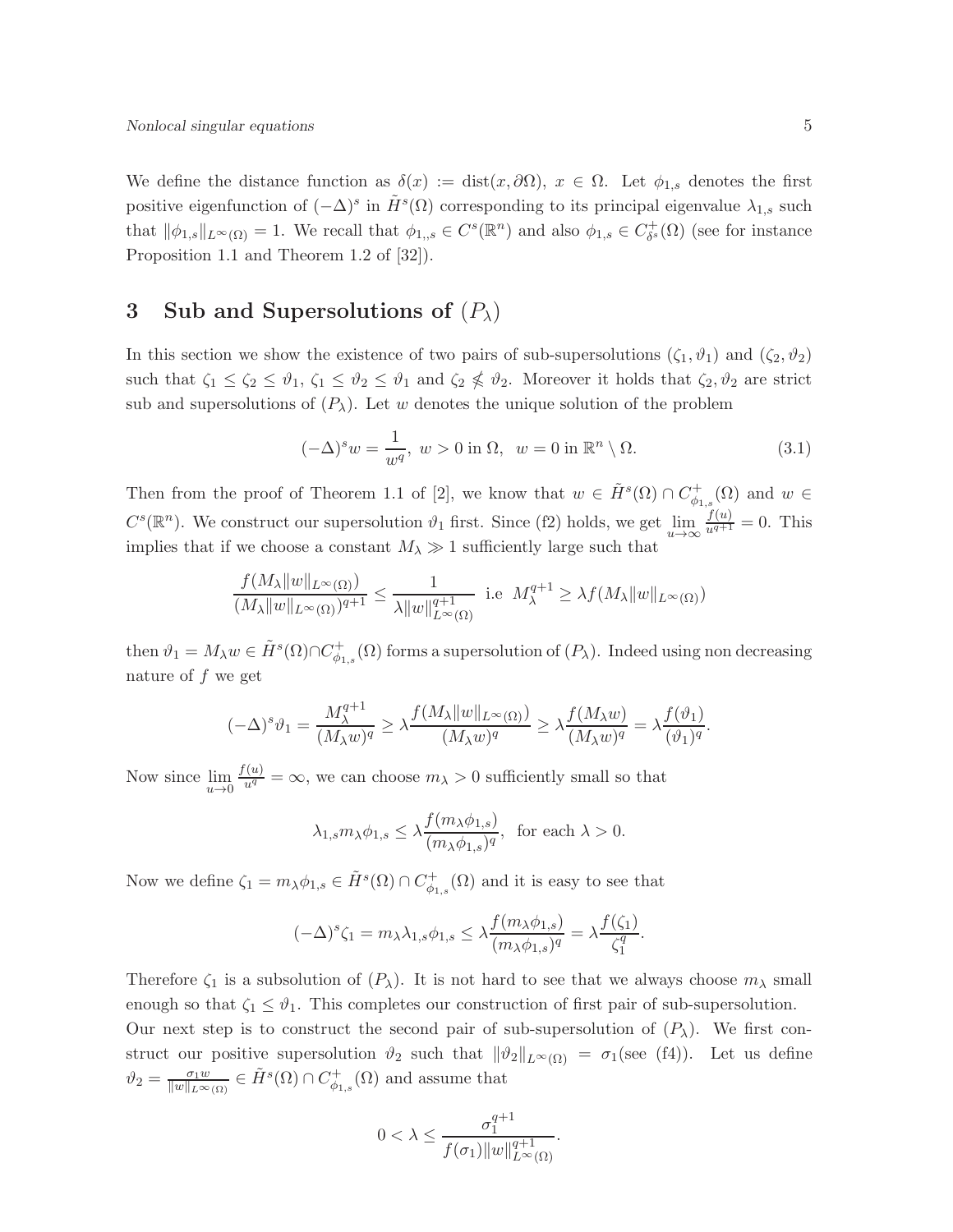Then using the non decreasing nature of  $f$  we find that it satisfies

$$
(-\Delta)^s \vartheta_2 = \frac{\sigma_1}{\|w\|_{L^\infty(\Omega)} w^q} \ge \lambda \frac{f(\sigma_1) \|w\|_{L^\infty(\Omega)}^q}{(\sigma_1 w)^q} \ge \lambda \frac{f\left(\frac{\sigma_1 w}{\|w\|_{L^\infty(\Omega)}}\right)}{\left(\frac{\sigma_1 w}{\|w\|_{L^\infty(\Omega)}}\right)^q} = \lambda \frac{f(\vartheta_2)}{\vartheta_2^q}.
$$

Now we construct our second positive supersolution of  $(P_\lambda)$  which is one of the crucial part of our paper. For this, we let  $\sigma \in (0, \sigma_1]$  be such that  $f^*(\sigma) = \min_{0 \le x \le \sigma}$  $f(x)$  $\frac{a}{x^q}$  and also define  $h \in C([0,\infty))$  such that

$$
h(u) = \begin{cases} f^*(\sigma), & \text{if } u \le \sigma \\ \frac{f(u)}{u^q}, & \text{if } u \ge \sigma_1 \end{cases}
$$

so that h is a non decreasing function on  $(0, \sigma_1]$  and  $h(u) \leq \frac{f(u)}{u^q}$  for all  $u \geq 0$ . With this definition of  $h$ , we consider a non singular problem

$$
(Q_{\lambda})\left\{(-\Delta)^{s} u = \lambda h(u) \text{ in } \Omega, \ u = 0 \text{ in } \mathbb{R}^{n} \setminus \Omega.
$$

Let  $G_s(x, y)$  denote the Green function associated to  $(-\Delta)^s$  with homogeneous Dirichlet boundary condition in  $\Omega$ . Then we have

$$
u(x) = \begin{cases} \lambda \int_{\Omega} G_s(x, y) h(y) \, dy, & \text{if } x \in \Omega, \\ 0, & \text{if } x \in \mathbb{R}^n \setminus \Omega. \end{cases}
$$

Let  $B_{\hat{B}}(0)$  denotes the ball (centered at 0 where w.l.o.g. we assume that  $0 \in \Omega$ ) of largest radius  $\hat{R}$  that is inscribed in  $\Omega$  and also let  $R < \hat{R}$ . Suppose  $K : L^2(\Omega) \to L^2(\Omega)$  be the linear map defined as

$$
K(g)(x) = \int_{\Omega} G_s(x, y)g(y) \, dy.
$$

Let  $\chi_R:\Omega\to\mathbb{R}$  be the characteristic function defined as

$$
\chi_R(x) = \begin{cases} 1, & \text{if } x \in B_R(0), \\ 0, & \text{if } x \in \Omega \setminus B_R(0). \end{cases}
$$

Then from Theorem 1.1 of [10], for each  $(x, y) \in \Omega \times \Omega$  we have that

$$
0 \le G_s(x, y) \le C \min\left\{\frac{\delta^s(x)\delta^s(y)}{|x - y|^n}, \frac{\delta^s(x)}{|x - y|^{n - s}}\right\}.
$$
\n(3.2)

Therefore there exists a constant  $C_1 > 0$  depending in R such that

$$
K(\chi_R)(x) = \int_{\Omega} G_s(x, y) \, \mathrm{d}y \le C\delta^s(x) \int_{B_R(0)} \frac{\mathrm{d}y}{|x - y|^{n - s}} \le C_1
$$

uniformly in  $x \in \Omega$ . Let  $M_2 = \left(\min_{x \in \Omega} K(\chi_R)(x)\right)$  $\setminus$ <sup>-1</sup>  $> 0$  and  $a \in (\sigma_1, \sigma_2]$ . Also we define  $v = a\chi_R$  in  $\Omega$ . Then if  $v_1$  denotes a solution to the problem

$$
(-\Delta)^s v_1 = h(v) \text{ in } \Omega, \ \ v_1 = 0 \text{ in } \mathbb{R}^n \setminus \Omega,
$$
\n
$$
(3.3)
$$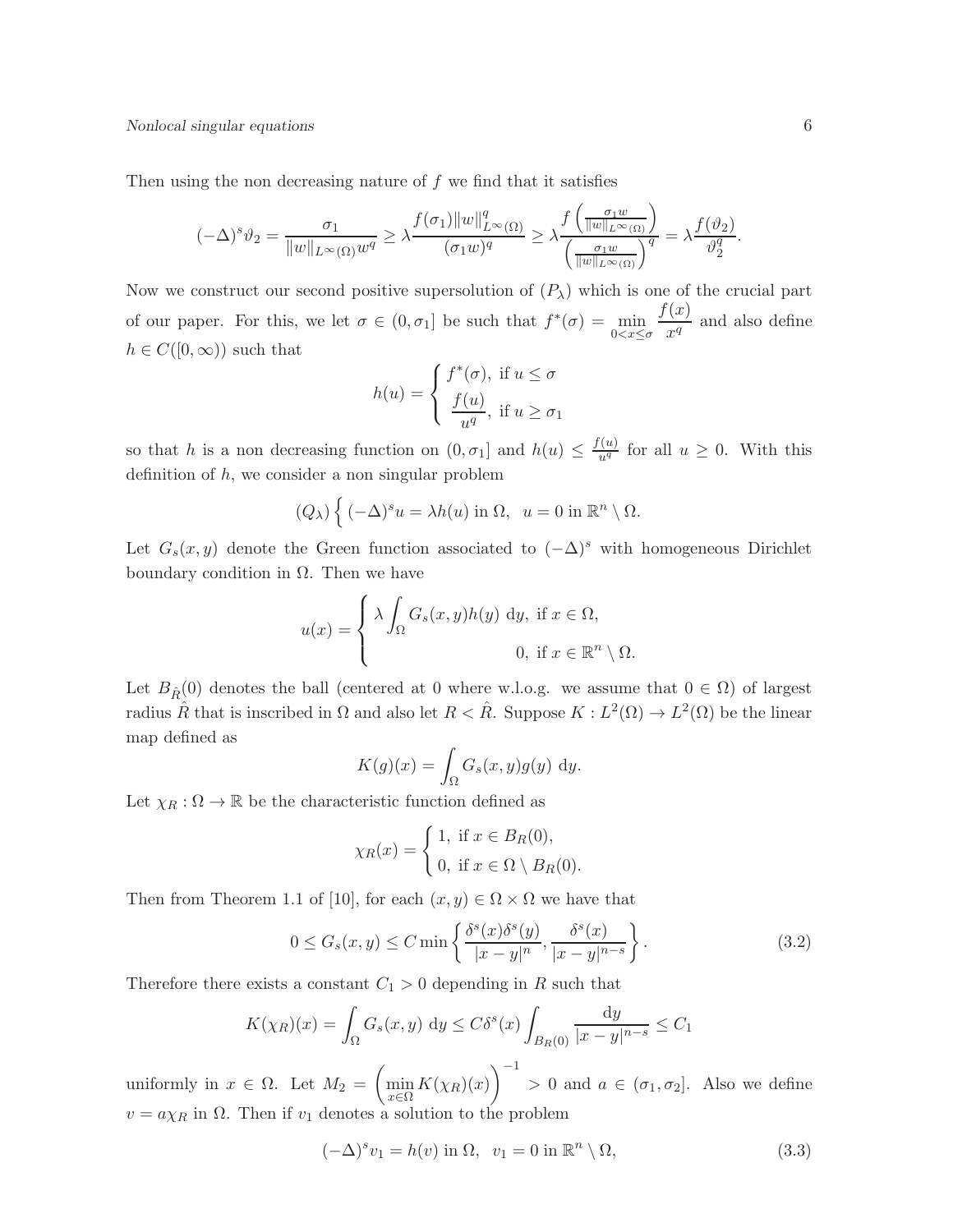then for each  $x \in \Omega$  we get

$$
v_1(x) = \lambda \int_{\Omega} G_s(x, y) h(a\chi_R)(y) dy \leq \lambda h(a) \int_{\Omega} G_s(x, y) dy
$$

where we used the fact that h is non decreasing and  $\chi_R \leq 1$  in  $\Omega$ . Therefore  $v_1 \leq \sigma_2$  in  $B_R(0)$ if

$$
\lambda \le \frac{M_3 \sigma_2}{h(a)}
$$
, where  $M_3 = \left(\max_{x \in \Omega} \int_{\Omega} G_s(x, y) dy\right)^{-1} < +\infty$ .

**Claim:**  $v_1 \geq v$  in  $\Omega$  for certain range of  $\lambda$ .

Let  $x \in \Omega \setminus B_R(0)$  then since  $G_s(x, y) \ge 0$  for all  $x, y \in \Omega$  and  $h(u) > 0$  for all  $u \ge 0$  we get  $v(x) = 0 \le v_1(x)$ . Now let  $x \in B_R(0)$  then

$$
v_1(x) = \lambda \int_{\Omega} G_s(x, y) h(a\chi_R)(y) dy
$$
  
=  $\lambda \left( \int_{B_R(0)} G_s(x, y) h(a) dy + \int_{\Omega \setminus B_R(0)} G_s(x, y) h(0) dy \right)$   
 $\geq \lambda h(a) \int_{B_R(0)} G_s(x, y) dy$ , since  $h(0) = \frac{f(\sigma)}{\sigma^q} > 0$  and  $G_s(x, y) \geq 0$   
 $\geq \lambda \frac{h(a)}{M_2}.$ 

So if we assume that  $\lambda \geq \frac{M_2 a}{M_1}$  $\frac{ln 2\alpha}{h(a)}$  then by definition of v we get

$$
v_1(x) \ge a \ge v(x), \text{ for all } x \in \Omega.
$$
 (3.4)

Hence we finally get that  $0 \le v \le v_1 \le \sigma_2$  in  $\Omega$  if

$$
\frac{M_2a}{h(a)} \le \lambda \le \frac{M_3\sigma_2}{h(a)}.
$$

Since we assumed h to be non decreasing in  $(0, \sigma_2)$  (because of (f4)) we get  $h(v(x)) \leq h(v_1(x))$ , for  $x \in \Omega$ . So  $v_1$  weakly satisfies the problem

$$
(-\Delta)^s v_1 \le \lambda h(v_1) \text{ in } \Omega, \ v_1 = 0 \text{ in } \mathbb{R}^n \setminus \Omega
$$

Since  $h(v) \in L^{\infty}(\Omega)$ , using Theorem 1.2 of [32] we get that  $v_1 \in C^{s}(\mathbb{R}^n)$ . This gives us that  $v_1$ forms a subsolution of  $(Q_\lambda)$ . Moreover (3.3) and the strong maximum principle implies that  $v_1 > 0$  in  $\Omega$ . Therefore, using the fact that  $h(u) \leq \frac{f(u)}{u^n}$  $\frac{\partial u}{\partial u^q}$  for all  $u \ge 0$  implies that  $\zeta_2 = v_1$ forms a positive subsolution of  $(P_\lambda)$ .

Therefore we got that if

$$
\lambda_1 := \frac{M_2 a}{h(a)} \le \lambda \le \min\left\{\frac{\sigma_1^{q+1}}{f(\sigma_1) \|w\|_{L^{\infty}(\Omega)}^{q+1}}, \frac{M_3 \sigma_2}{h(a)}\right\} =: \lambda_2
$$

then we obtain a positive subsolution  $\zeta_2$  and a positive supersolution  $\vartheta_2$  of  $(P_\lambda)$  such that  $\zeta_2 \nleq \vartheta_2$ . Indeed,  $\|\vartheta_2\|_{L^{\infty}(\Omega)} = \sigma_1$  and  $\|\zeta_2\|_{L^{\infty}(\Omega)} \geq a > \sigma_1$ .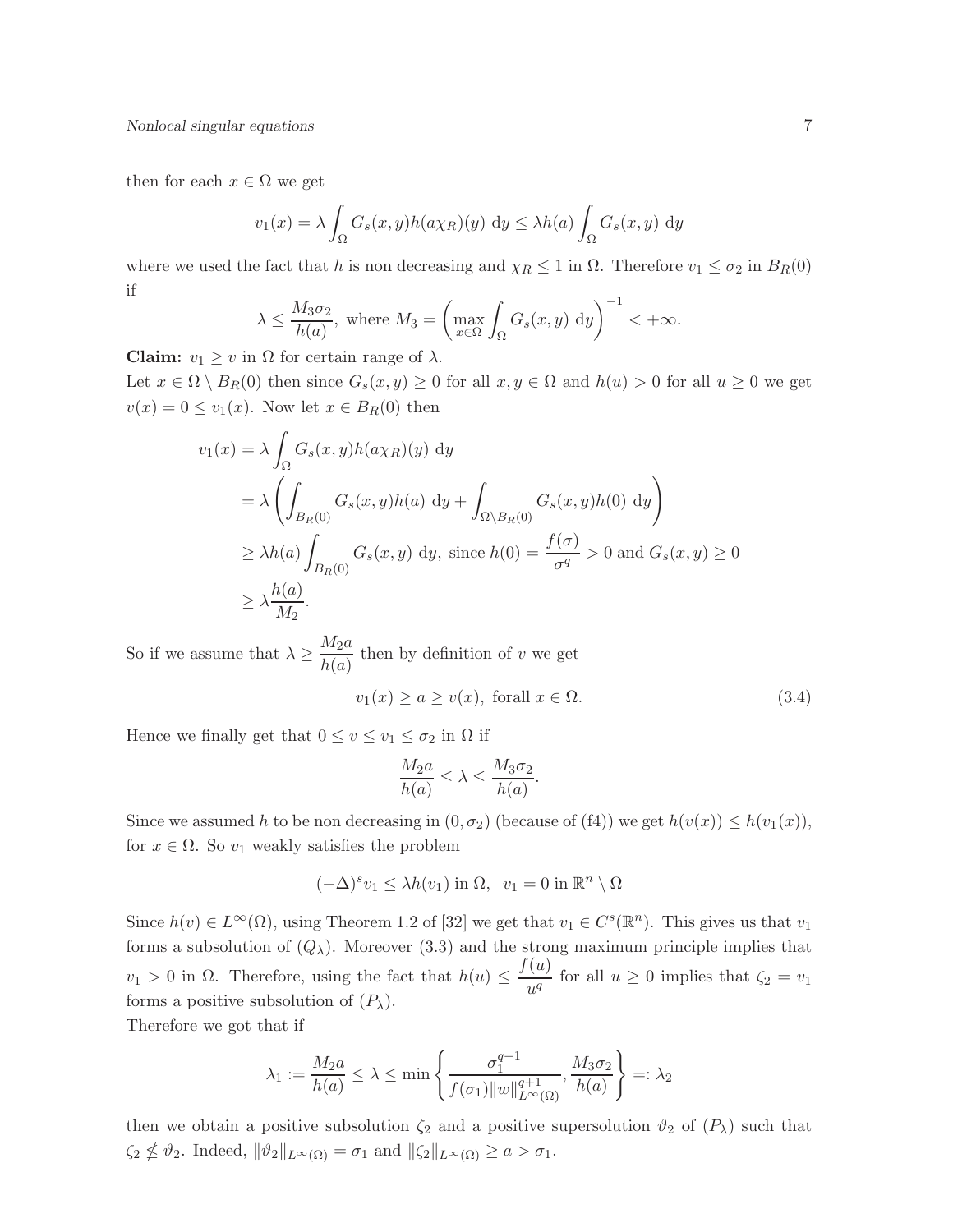## 4 Proof of main result

In this section we prove our main result after establishing some necessary results. We begin by noticing that our problem  $(P_\lambda)$  can be rewritten as

$$
(\tilde{P}_{\lambda})\left\{(-\Delta)^{s}u - \lambda \frac{f(0)}{u^{q}} = \tilde{f}(u), u > 0 \text{ in } \Omega, u = 0 \text{ in } \mathbb{R}^{n} \setminus \Omega \right\}
$$

where  $\tilde{f}(u) = \lambda \left( \frac{f(u) - f(0)}{a} \right)$  $u^q$ ). We fix that  $\lambda \in [\lambda_1, \lambda_2]$ . Since  $f \in C^1([0,\infty))$ , by Mean value theorem we get  $\tilde{f}(u) = \lambda f'(v)u^{1-q}$  for some  $v \in (0, u)$ . Also this implies  $\tilde{f}(0) = 0$ because  $\lim_{t\to 0} |f'(t)| < \infty$  and  $q \in (0,1)$ . Therefore  $\tilde{f}$  can be considered as a continuous function on  $[0, \infty)$  such that  $\tilde{f}(0) = 0$ . We assume also the following-(h1) There exists a constant  $\tilde{k} > 0$  such that  $\tilde{f}(t) + \tilde{k}t$  is increasing in  $[0, \infty)$ .

**Definition 4.1** We say that  $z \in \tilde{H}^s(\Omega)$  is a weak solution of  $(\tilde{P}_\lambda)$  if  $\inf_K z > 0$  for every compact subset  $K \subset \Omega$  and for any  $\varphi \in C_c^{\infty}(\Omega)$ ,

$$
C_s^n \int_Q \frac{(z(x) - z(y))(\varphi(x) - \varphi(y))}{|x - y|^{n+2s}} dxdy - \lambda f(0) \int_\Omega \frac{\varphi}{z^q} dx = \int_\Omega \tilde{f}(z)\varphi dx. \tag{4.1}
$$

We remark that for any  $\varphi \in \tilde{H}^s(\Omega)$  and  $z(x) \geq k_1 \delta^s(x)$  in  $\Omega$ , Hardy's inequality gives that

$$
\left| \int_{\Omega} \frac{\varphi}{z^q} \, \mathrm{d}x \right| \le k_1 \int_{\Omega} \frac{|\varphi(x)|}{\delta^s(x)} \delta^{s(1-q)}(x) \mathrm{d}x \le k_1 \left( \int_{\Omega} \frac{|\varphi(x)|^2}{\delta^{2s}(x)} \right)^{\frac{1}{2}} \left( \int_{\Omega} \delta^{2s(1-q)}(x) \mathrm{d}x \right)^{\frac{1}{2}} \le C ||\varphi||
$$

where  $k_1, C > 0$  are constants. So now following the arguments of Lemma 3.2 of [20] we can prove that a weak solution  $z \in \tilde{H}^s(\Omega)$  of  $(\tilde{P}_\lambda)$  satisfies  $(4.1)$  for every  $\varphi \in \tilde{H}^s(\Omega)$  if  $z \geq k_1 \delta^s(x)$ in  $\Omega.$ 

We extend the function f and  $\tilde{f}$  naturally as  $f(t) = f(0)$  and  $\tilde{f}(t) = \tilde{f}(0)$  for  $t \leq 0$ . Because of the assumption in (h1), w.l.o.g. we can assume that  $\tilde{f}$  is increasing in  $\mathbb{R}^+$ . Now we define a map  $T: C_0(\Omega) \to C_{\phi_{1,s}}(\Omega)$  as  $T(u) = z$  if and only if z is a weak solution of

$$
(S_{\lambda})\left\{(-\Delta)^{s}z-\lambda\frac{f(0)}{z^{q}}=\tilde{f}(u),\ z>0\text{ in }\Omega,\ z=0\text{ in }\mathbb{R}^{n}\setminus\Omega.
$$

By saying that  $z \in \tilde{H}^s(\Omega)$  is a weak solution of  $(S_\lambda)$ , we mean that it satisfies

$$
C_s^n \int_Q \frac{(z(x) - z(y))(\varphi(x) - \varphi(y))}{|x - y|^{n+2s}} dxdy - \lambda f(0) \int_\Omega \frac{\varphi}{z^q} dx = \int_\Omega \tilde{f}(u)\varphi dx.
$$
 (4.2)

for all  $\varphi \in C_c^{\infty}(\Omega)$ . But repeating the arguments as above for  $(\tilde{P}_{\lambda})$  we can show that  $z \in \tilde{H}^s(\Omega)$ of  $(S_{\lambda})$  satisfies (4) for every  $\varphi \in \tilde{H}^s(\Omega)$  if  $z \geq k_1 \delta^s(x)$  in  $\Omega$ .

**Proposition 4.2** A function  $z \in \tilde{H}^s(\Omega) \cap C_{\phi_{1,s}}(\Omega)$  is a weak solution of  $(S_\lambda)$  if and only if z is a fixed point of T.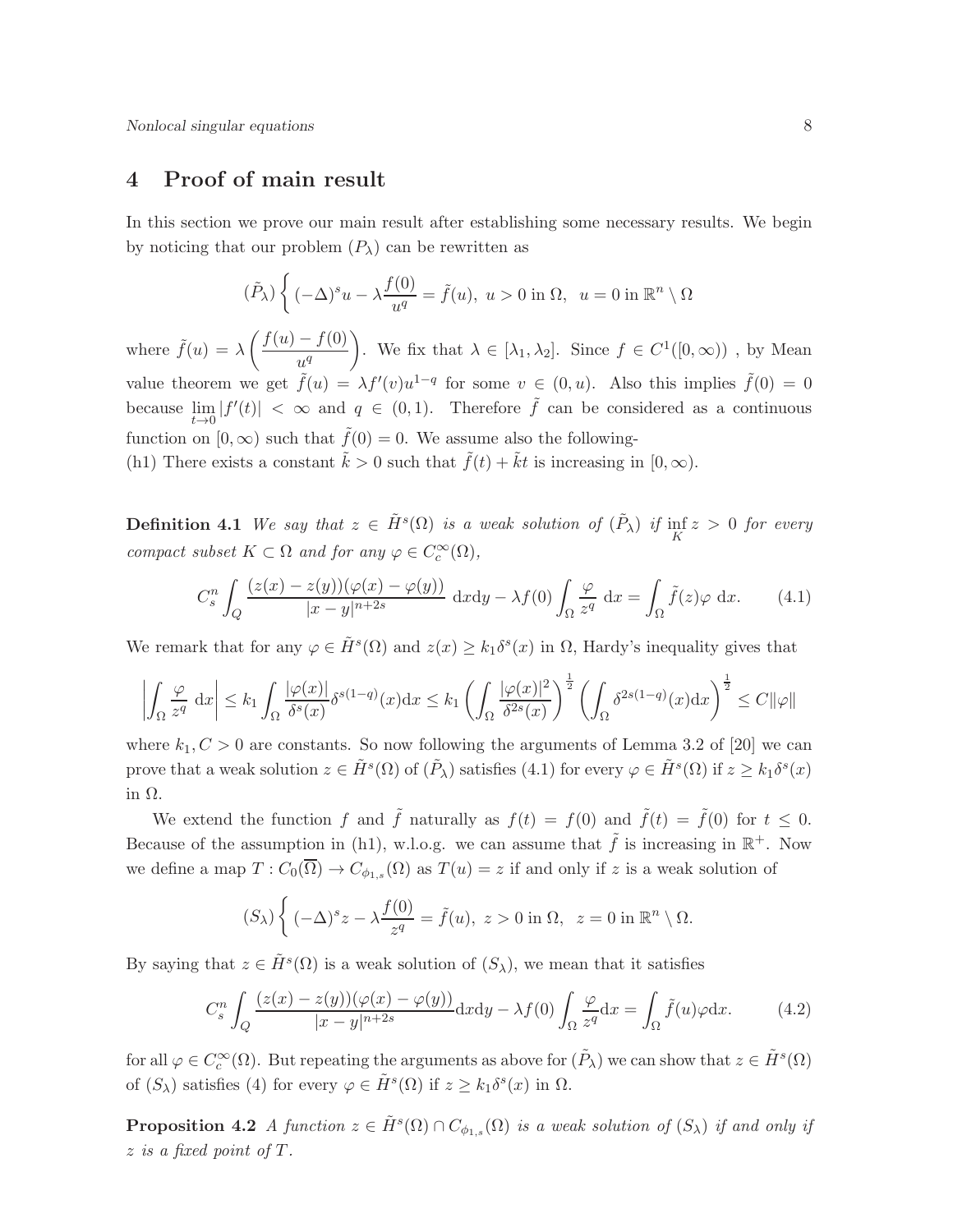*Proof.* Suppose  $z \in \tilde{H}^s(\Omega) \cap C_{\phi_{1,s}}(\Omega)$  is a weak solution of  $(S_\lambda)$  then it is clear that z forms a fixed point of the map T. Conversely assume  $T(z) = z$  for some  $z \in C_0(\overline{\Omega})$ . Then it satisfies (4) but it remains to show that  $z \in C_{\phi_1}^+$  $\phi_{\phi_{1,s}}^+(\Omega)$ . Since  $z>0$  in  $\Omega$  and  $\tilde{f}(z)$  is locally Hölder continuous in  $\Omega$ , we can follow the arguments of Theorem 1.2 of [2] to obtain that  $z \in C_{\phi_{1,s}}^+(\Omega).$ 

**Proposition 4.3** The map T is well defined from  $C_0(\overline{\Omega})$  to  $C_{\phi_1}^+$  $\ ^{ \prime \dagger}_{\phi_{1,s}}(\Omega).$ 

*Proof.* Let  $u \in C_0(\overline{\Omega})$  and define  $v = \tilde{f} \circ u$  then  $v \in C_0(\overline{\Omega})$  and  $v \ge 0$  in  $\Omega$ . To show that T is a well defined map we need to show that  $(S_{\lambda})$  has a unique solution corresponding to the above u. We introduce the following approximated problem for  $\epsilon > 0$ 

$$
(S_{\lambda}^{\epsilon})\left\{(-\Delta)^{s}z-\lambda\frac{f(0)}{(z+\epsilon)^{q}}=\tilde{f}(u),\ z>0\text{ in }\Omega,\ z=0\text{ in }\mathbb{R}^{n}\setminus\Omega.
$$

Then  $(S_{\lambda}^{\epsilon})$  has a unique solution in  $\tilde{H}^{s}(\Omega)$ . Indeed, let  $\tilde{H}^{s}(\Omega)^{+}$  denote the positive cone of  $\tilde{H}^s(\Omega)$  and define the energy functional  $E_{\epsilon}: \tilde{H}^s(\Omega)^+ \to \mathbb{R}$  as

$$
E_{\epsilon}(z) = \frac{\|z\|^2}{2} - \lambda \frac{f(0)}{1-q} \int_{\Omega} (z+\epsilon)^{1-q} dx - \int_{\Omega} \tilde{f}(u)z dx
$$

where  $z \in \tilde{H}^s(\Omega)^+$ . Then  $E_{\epsilon}$  is weakly lower semi-continuous, strictly convex and coercive in  $\tilde{H}^s(\Omega)^+$ . Therefore,  $E_{\epsilon}$  admits a unique minimizer, say  $z_{\epsilon} \not\equiv 0$  in  $\tilde{H}^s(\Omega)^+$ . Since for small  $t > 0$  the term  $t^{1-q} \int (z + \epsilon)^{1-q} dx$  dominates so  $E_{\epsilon}(tz)$  can be made small enough and we get inf  $E_{\epsilon} < 0$ . We inf  $E_{\epsilon} < 0$ . We choose  $m > 0$  (independent of  $\epsilon$ ) sufficiently small such that  $\tilde{H}^{s}(\Omega)^{+}$ 

$$
m\lambda_{1,s}\phi_{1,s} \le v + \lambda \frac{f(0)}{(m\phi_{1,s}+1)^q} \text{ in } \Omega.
$$

Then we get that

$$
(-\Delta)^s (m\phi_{1,s}) = m\lambda_{1,s}\phi_{1,s} \le v + \lambda \frac{f(0)}{(m\phi_{1,s} + 1)^q} \le v + \lambda \frac{f(0)}{(m\phi_{1,s} + \epsilon)^q} \text{ in } \Omega. \tag{4.3}
$$

Claim (1):  $m\phi_{1,s} \leq z_{\epsilon}$ , for each  $\epsilon > 0$ .

We define  $\tilde{z}_{\epsilon} := (m\phi_{1,s} - z_{\epsilon})^+$  and assume that meas(Supp $\tilde{z}_{\epsilon}$ ) is non zero. Then  $\eta : [0,1] \to \mathbb{R}$ defined by  $\eta(t) = E_{\epsilon}(z_{\epsilon} + t\tilde{z}_{\epsilon})$  is a convex function since  $E_{\epsilon}|_{\tilde{H}^s(\Omega)^+}$  is convex. Also

$$
\eta'(1) = C_s^n \int_Q \frac{((z_\epsilon + \tilde{z}_\epsilon)(x) - (z_\epsilon + \tilde{z}_\epsilon)(y))(\tilde{z}_\epsilon(x) - \tilde{z}_\epsilon(y))}{|x - y|^{n+2s}} dx dy - \lambda \int_\Omega \frac{f(0)\tilde{z}_\epsilon}{(z_\epsilon + \tilde{z}_\epsilon + \epsilon)^q} - \int_\Omega \tilde{f}(u)\tilde{z}_\epsilon
$$

in (0, 1]. The fact that  $z_{\epsilon}$  is a minimizer of  $E_{\epsilon}$  gives that  $\lim_{t\to 0^+} \eta'(t) \ge 0$  and  $0 \le \eta'(0) \le \eta'(1)$ . Let us recall the following inequality for any  $\psi$  being a convex Lipschitz function:

$$
(-\Delta)^s \psi(u) \le \psi'(u)(-\Delta)^s u.
$$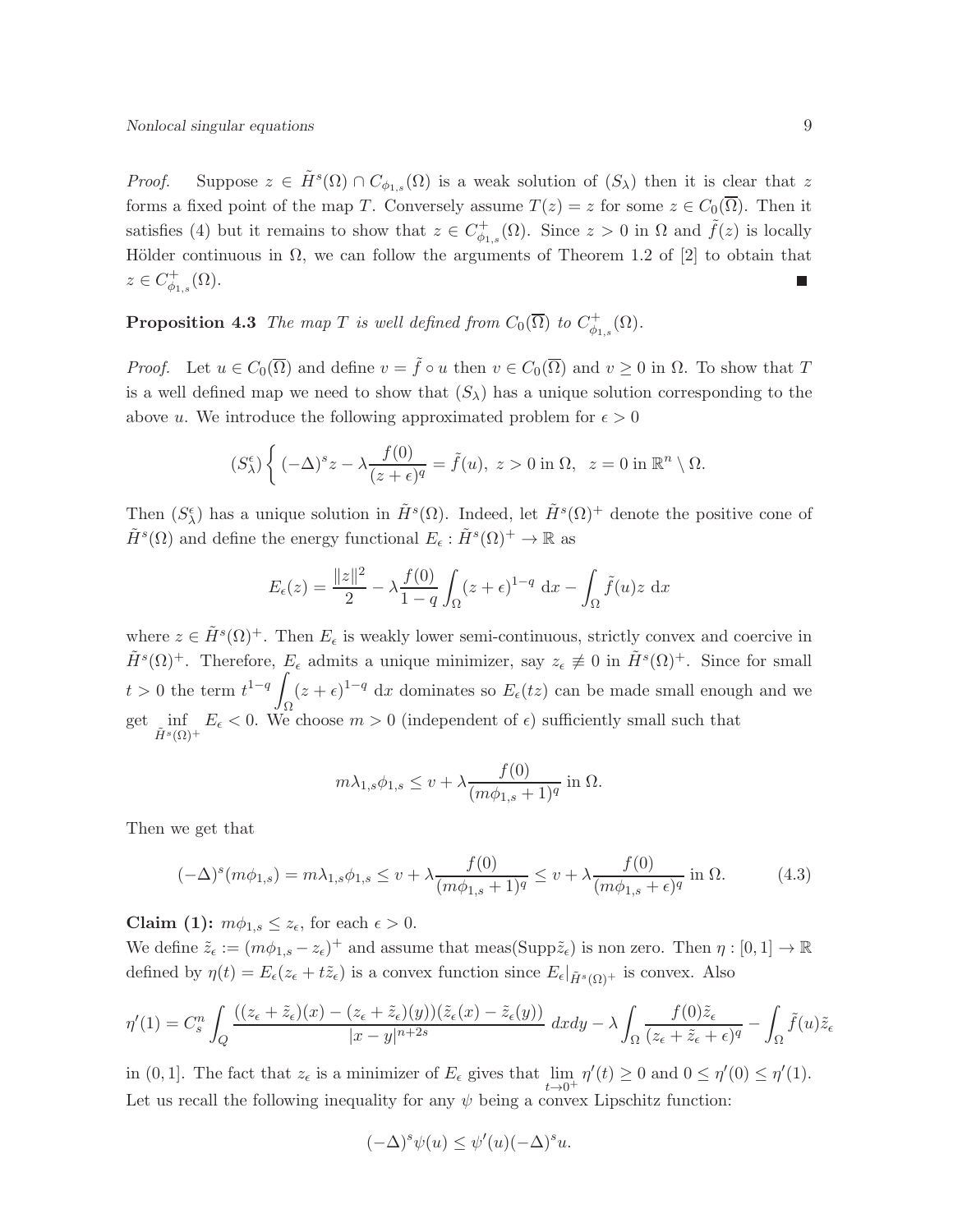Therefore using this with  $\psi(x) = \max\{x, 0\}$  and  $(4.3)$ , we get  $\eta'(1) \le \langle E'_\epsilon(m\phi_{1,s}), \tilde{z}_\epsilon \rangle < 0$ which is a contradiction. Hence  $\text{supp}(\tilde{z}_{\epsilon})$  must have measure zero which establishes the claim (1). Thus  $E_{\epsilon}$  is Gâteaux differentiable at  $z_{\epsilon}$  and  $z_{\epsilon}$  satisfies  $(S_{\lambda}^{\epsilon})$  weakly. Since

$$
\tilde{f}(u) + \lambda \frac{f(0)}{(z_{\epsilon} + \epsilon)^{q}} \in L^{\infty}(\Omega)
$$
, for each  $\epsilon > 0$ ,

from Proposition 1.1 and Theorem 1.2 of [32] and claim (1) we get that  $z_{\epsilon} \in C^{s}(\mathbb{R}^{n}) \cap C_{\phi}^{+}$  $\H_{\phi_{1,s}}^+(\Omega)$ for each  $\epsilon > 0$ . Thus following the arguments in proof of Theorem 1.1(p.7) of [2] we can show that  $\{z_{\epsilon}\}_{{\epsilon}>0}$  is a monotone increasing sequence as  ${\epsilon} \downarrow 0^+$  that is for  $0 < {\epsilon} < {\epsilon}'$ , it must be  $z_{\epsilon'} < z_{\epsilon}$  in  $\Omega$ . Thus we infer that  $z = \lim_{\epsilon \downarrow 0^+} z_{\epsilon} \ge m\phi_{1,s}$ . From  $z_{\epsilon}$  satisfying  $(S_{\lambda}^{\epsilon})$  we obtain

$$
||z_{\epsilon}||^{2} = \lambda \int_{\Omega} \frac{f(0)z_{\epsilon}}{(z_{\epsilon} + \epsilon)^{q}} dx + \int_{\Omega} \tilde{f}(u)z_{\epsilon} dx.
$$
 (4.4)

We recall the function  $w \in \tilde{H}^s(\Omega) \cap C^+_{\phi_1}$  $\psi_{\phi_{1,s}}^{\dagger}(\Omega)$  satisfying (3.1). Let  $\overline{z} = Mw$  for  $M \gg 1$ (independent of  $\epsilon$ ) sufficiently large so that

$$
M\left(\frac{1}{w^q} - \frac{\lambda f(0)}{(Mw)^q}\right) > \tilde{f}(u) \text{ in } \Omega.
$$

Then  $\overline{z}$  satisfies

$$
(-\Delta)^s \overline{z} - \lambda \frac{f(0)}{(\overline{z} + \epsilon)^q} = \frac{M}{w^q} - \frac{\lambda f(0)}{(Mw + \epsilon)^q} > M\left(\frac{1}{w^q} - \frac{\lambda f(0)}{(Mw)^q}\right) > \tilde{f}(u) \text{ in } \Omega.
$$

Now we prove that  $z_{\epsilon} \leq \overline{z}$  by using a comparison argument, which we will refer as comparison principle in future. We know that  $h = (z_{\epsilon} - \overline{z}) \in \tilde{H}^{s}(\Omega)$  satisfies the equation

$$
(\Delta)^{s}(z_{\epsilon} - \overline{z}) \leq \lambda f(0) \left( \frac{1}{(z_{\epsilon} + \epsilon)^{q}} - \frac{1}{(\overline{z} + \epsilon)^{q}} \right) \text{ in } \Omega. \tag{4.5}
$$

If we denote  $h^+ = \max\{h, 0\}$  and  $h^- = -\min\{h, 0\}$  then  $h = h^+ - h^-$ . Let  $\Omega_h^+ = \{x \in \Omega :$  $z_e > \overline{z}$  and  $\Omega_h^- = \Omega \setminus \Omega_h^+$  then testing (4.5) with  $h^+$  gives

$$
C_s^n \int_Q \frac{(h(x) - h(y))(h^+(x) - h^+(y))}{|x - y|^{n+2s}} dxdy \leq \lambda f(0) \int_{\Omega_h^+} \left(\frac{1}{(z_\epsilon + \epsilon)^q} - \frac{1}{(\overline{z} + \epsilon)^q}\right) h^+ dx. \tag{4.6}
$$

It is easy to see that  $(h(x) - h(y))(h^{+}(x) - h^{+}(y)) = h(x)h^{+}(x) \geq 0$  on  $\Omega \times C\Omega$  and  $(h(x) - h(y))$  $h(y))(h^+(x) - h^+(y)) \geq 0$  on  $\Omega_h^+ \times \Omega_h^ \overline{h}$ . This gives

$$
0 < \int_{\Omega_h^+} \int_{\Omega_h^+} \frac{(h(x) - h(y))(h^+(x) - h^+(y))}{|x - y|^{n+2s}} dxdy \le \int_Q \frac{(h(x) - h(y))(h^+(x) - h^+(y))}{|x - y|^{n+2s}} dxdy.
$$

Therefore from (4.6) we obtain

$$
0
$$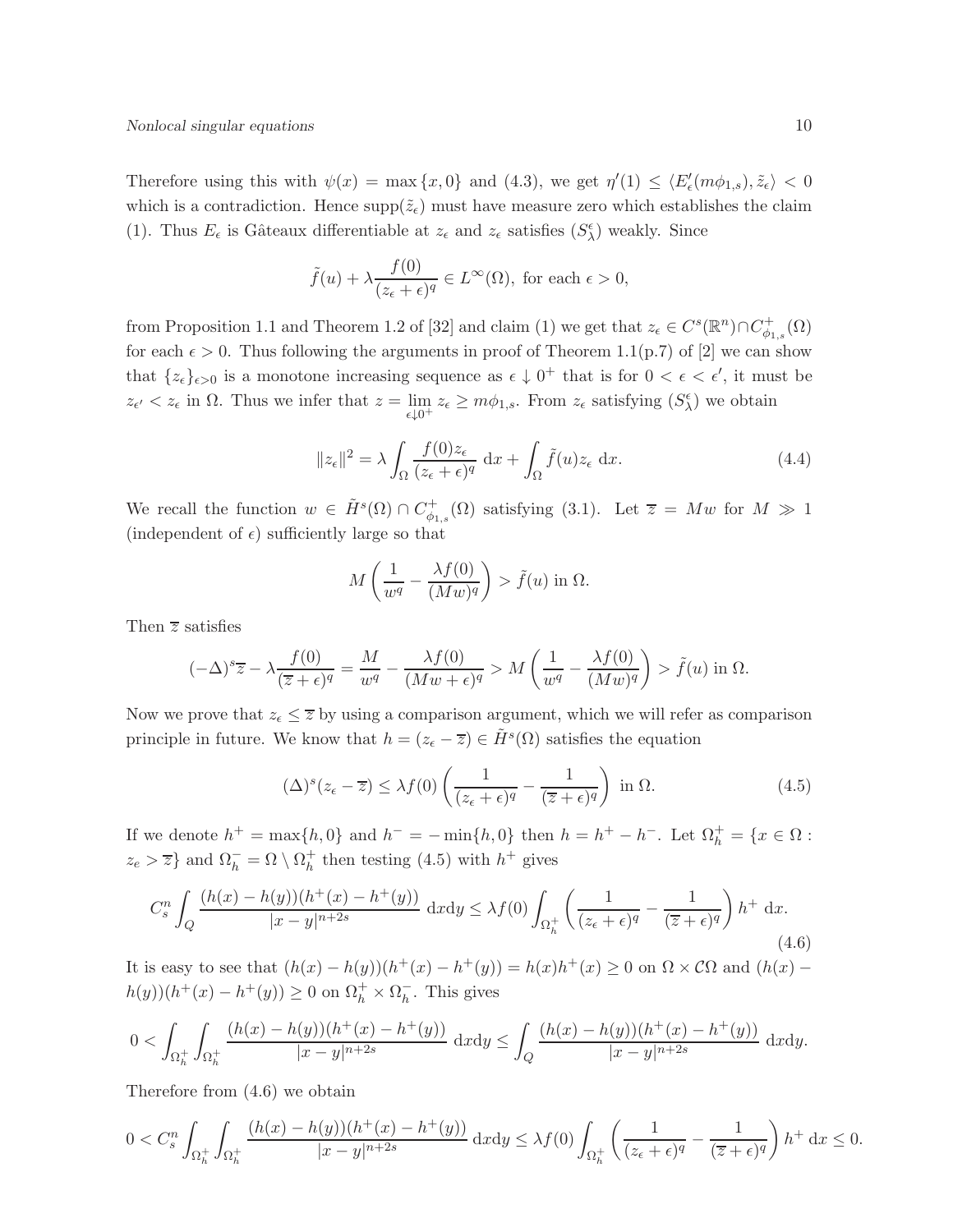Hence it must be that  $z_{\epsilon} \leq \overline{z}$  in  $\Omega$  for each  $\epsilon > 0$ . Now we use this in (4.4) and Hölder inequality to get

$$
||z_{\epsilon}||^2 \leq \lambda f(0) \int_{\Omega} \overline{z}^{1-q} dx + ||\tilde{f}(u)||_{L^2(\Omega)} ||\overline{z}||_{L^2(\Omega)} := m_0 < +\infty
$$

which implies lim sup  $\sup_{\epsilon>0}||z_{\epsilon}|| < +\infty$ . Thus  $\{z_{\epsilon}\}_{{\epsilon}>0}$  is a bounded sequence in  $\tilde{H}^s(\Omega)$  and so there must exist a  $z \in \tilde{H}^s(\Omega)$  such that, up to a subsequence,  $z_{\epsilon} \to z$  weakly in  $\tilde{H}^s(\Omega)$  as  $\epsilon \to 0$ . We already know that  $z_{\epsilon} \to z$  pointwise a.e. in  $\Omega$ . Moreover by Hardy's inequality, for any  $\varphi \in \tilde{H}^s(\Omega)$  we get

$$
0 < \left| \frac{\varphi}{(z_{\epsilon} + \epsilon)^{q}} \right| \leq \left| \frac{\varphi}{(m\phi_{1,s})^{q}} \right| \in L^{1}(\Omega).
$$

Therefore we can use Lebesgue Dominated convergence theorem to pass through the limit as  $\epsilon \to 0^+$  in  $(S_\lambda^\epsilon)$  to obtain

$$
C_s^n \int_Q \frac{(z(x) - z(y))(\varphi(x) - \varphi(y))}{|x - y|^{n+2s}} dxdy - \lambda f(0) \int_\Omega \frac{\varphi}{z^q} dx = \int_\Omega \tilde{f}(u)\varphi dx.
$$

that is z is a weak solution of  $(S_\lambda)$ . Finally it remains to show that  $z \in C^+_{\phi_{1,s}}(\Omega)$ . But it easily following from  $\bar{z} \geq z \geq z_{\epsilon} \geq m\phi_{1,s}$  in  $\Omega$ . Thus, T is well defined and this completes the proof. П

Before proving our next result, we recall Theorem 1.2 from [12] as follows.

**Theorem 4.4** Let  $c \in L^1_{loc}(\Omega)$  be a non positive function and  $u \in H^s(\Omega)$  be a weak supersolution of

$$
(-\Delta)^s u = c(x)u \text{ in } \Omega
$$

then

- 1. If  $\Omega$  is bounded and  $u \geq 0$  a.e. in  $\mathcal{C}\Omega$  then either  $u > 0$  a.e. in  $\Omega$  or  $u = 0$  a.e. in  $\mathbb{R}^n$ .
- 2. If  $u \geq 0$  a.e. in  $\mathbb{R}^n$  then either  $u > 0$  a.e. in  $\Omega$  or  $u = 0$  a.e. in  $\mathbb{R}^n$ .

**Lemma 4.5** The map T is strictly monotone increasing from  $C_0(\overline{\Omega})$  to  $C^+_{\phi_{1,s}}(\Omega)$ .

*Proof.* First we show that T is monotone increasing. For this, we let  $u_1, u_2 \in C_0(\overline{\Omega})$  be such that  $u_1 \le u_2$ . Then  $\tilde{f}(u_1) \le \tilde{f}(u_2)$ , since  $\tilde{f}$  is increasing. Now let  $z_i = T(u_i)$  for  $i = 1, 2$ , then each  $z_i$  satisfies

$$
(-\Delta)^{s} z_i - \lambda \frac{f(0)}{z_i^q} = \tilde{f}(u_i), \ z_i > 0 \text{ in } \Omega, \ z_i = 0 \text{ in } \mathbb{R}^n \setminus \Omega
$$

and  $\hat{z} := (z_2 - z_1) \in \tilde{H}^s(\Omega)$  satisfies

$$
(-\Delta)^{s}(z_2 - z_1) - \lambda f(0) \left(\frac{1}{z_2^q} - \frac{1}{z_1^q}\right) = \tilde{f}(u_2) - \tilde{f}(u_1) \ge 0 \text{ in } \Omega.
$$
 (4.7)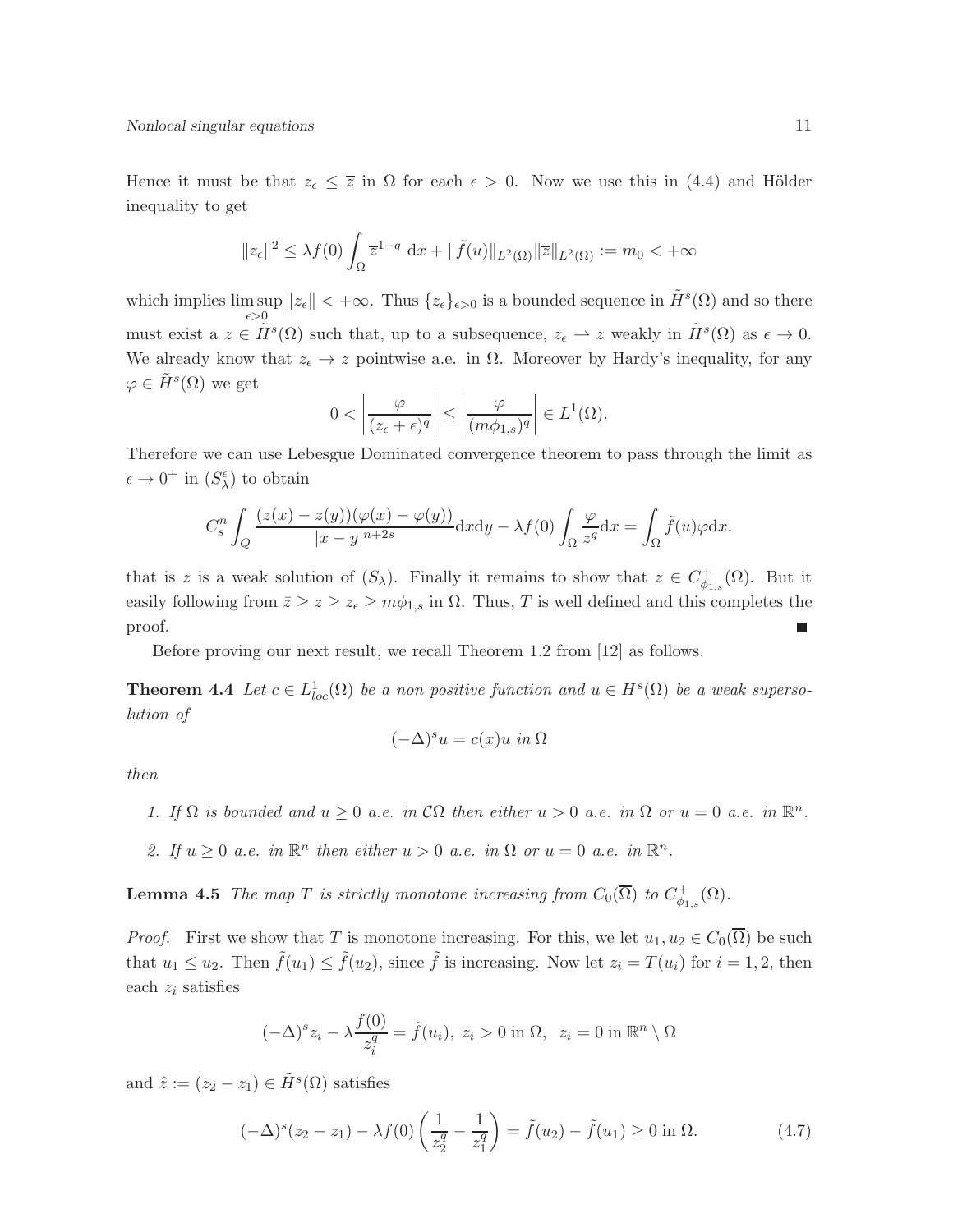Then testing  $(4.7)$  with  $\hat{z}^-$  gives

$$
\int_{Q} \frac{(\hat{z}(x) - \hat{z}(y))(\hat{z}^{-}(x) - \hat{z}^{-}(y))}{|x - y|^{n+2s}} dxdy \geq \lambda f(0) \int_{\{z_2 < z_1\}} \left(\frac{1}{z_2^q} - \frac{1}{z_1^q}\right) \hat{z}^{-} dx. \tag{4.8}
$$

It is easy to see that the right hand side of (4.8) is non positive and the left hand side can be estimated as

$$
\int_{Q} \frac{(\hat{z}(x) - \hat{z}(y))(\hat{z}^{-}(x) - \hat{z}^{-}(y))}{|x - y|^{n+2s}} dxdy \leq -\int_{\{z_2 < z_1\}} \int_{\{z_2 < z_1\}} \frac{|\hat{z}^{-}(x) - \hat{z}^{-}(y)|^2}{|x - y|^{n+2s}} dxdy \leq 0.
$$

Therefore it must be that  $z^- = 0$  in  $\Omega$  that is  $z_2 \geq z_1$  in  $\Omega$ . Now we assume that  $u_2 \geq u_1$ and  $u_1 \neq u_2$  then we show that  $z_2 > z_1$  in  $\Omega$ . We already know that  $z_2 \geq z_1$  and by Mean value theorem we get that there exists a  $\xi \in (z_1, z_2)$  such that  $(4.7)$  can be written as

$$
(-\Delta)^{s}(z_2 - z_1) + \lambda f(0) \left(\frac{q}{\xi^{q+1}}\right) (z_2 - z_1) = \tilde{f}(u_2) - \tilde{f}(u_1) \ge 0 \text{ in } \Omega. \tag{4.9}
$$

Let  $c(x) = \frac{1}{\xi^{q+1}(x)}$  then since  $\xi \in (z_1, z_2)$  and  $z_i \in C_{\phi_1}^+$  $\psi_{\phi_{1,s}}^{\dagger}(\Omega)$ , for  $i=1,2$  we easily get that  $c \in L^1_{loc}(\Omega)$ . Therefore from Theorem 4.4, we obtain that  $z_2 - z_1 > 0$  in  $\Omega$ . That is T is a strictly monotone increasing map.

The proof of our next result is motivated by the proof of Lemma 4.3 in [2].

**Proposition 4.6** The map  $T: C_{\phi_{1,s}}(\Omega) \to C_{\phi_{1,s}}(\Omega)$  is compact.

*Proof.* Let  $u \in C_{\phi_{1,s}}(\Omega)$  and  $T(u) = z \in C_{\phi_{1,s}}(\Omega)$  then z solves  $(S_\lambda)$ . We can write z as

$$
z = (\Delta)^{-s} \left( \lambda \frac{f(0)}{z^q} \right) + (-\Delta)^{-s} (\tilde{f}(u)) \text{ in } \Omega.
$$

Let  ${u_k}_{k\in\mathbb{N}} \subset C_{\phi_{1,s}}(\Omega)$  be a bounded sequence that is sup  $k$ ∈ $\mathbb N$  $\begin{array}{c} \hline \end{array}$  $u_k$  $\frac{u_k}{\delta^s}\Big\|_{L^{\infty}(\Omega)} < +\infty$  and  $T(u_k) =$  $z_k \in C_{\phi_{1,s}}(\Omega)$  for each k. Then we have

$$
z_k = (\Delta)^{-s} \left( \lambda \frac{f(0)}{z_k^q} \right) + (-\Delta)^{-s} (\tilde{f}(u_k)) \text{ in } \Omega.
$$

From the proof of Proposition 4.3 we infer that  $m\phi_{1,s}$  and  $Mw$  forms sub and supersolution of  $(S_{\lambda})$  respectively for appropriate choice of positive constants m and M (independent of k). Then by weak comparison principle we get that

$$
m\phi_{1,s} \le z_k \le Mw \text{ that is } k_1 \delta^s(x) \le z_k(x) \le k_2 \delta^s(x) \text{ in } \Omega \tag{4.10}
$$

for some constants  $k_1, k_2 > 0$ . In order to prove compactness of the map T, we need to show that the sequence  $\{z_k\}$  is relatively compact in  $C^+_{\phi_{1,s}}(\Omega)$ . Since  $\{u_k\}$  is bounded in  $C_{\phi_{1,s}}(\Omega)$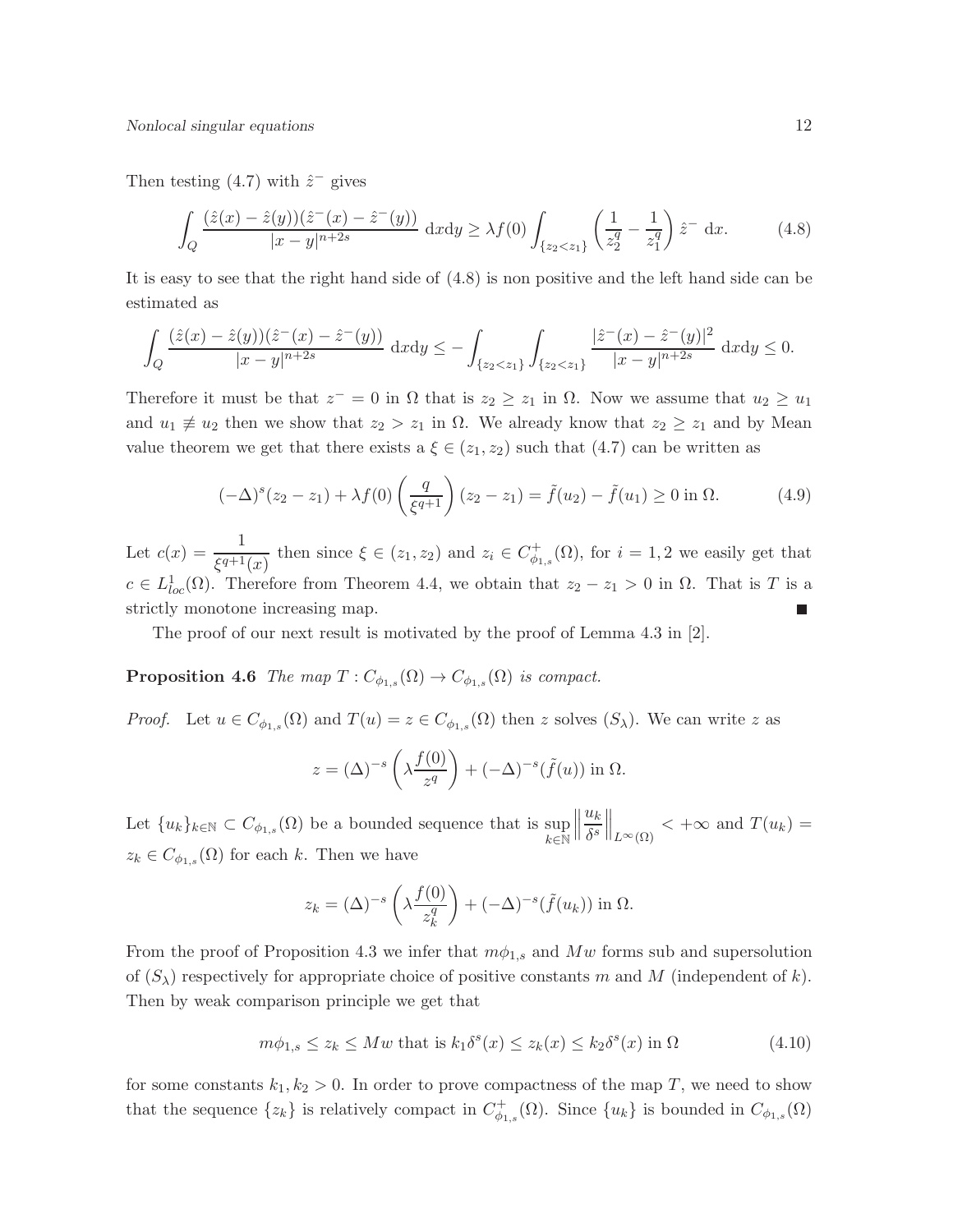Nonlocal singular equations 13

we get  $\tilde{f}(u_k) \in L^{\infty}(\Omega)$  and sup  $k \in \mathbb{N}$  $\|\tilde{f}(u_k)\|_{L^{\infty}(\Omega)} \leq C_1$  for some constant  $C_1 > 0$ . Therefore from Theorem 1.2 of [32] we obtain

$$
\left\| \frac{(-\Delta)^{-s} \tilde{f}(u_k)}{\delta^s} \right\|_{C^{0,\alpha}(\Omega)} \le C \|\tilde{f}(u_k)\|_{L^\infty(\Omega)} \le C_2 \tag{4.11}
$$

for some constant  $C, C_2 > 0$  (independent of k) and  $0 < \alpha < \min\{s, 1 - s\}$ . Now for fix  $\epsilon > 0$ we define the set

$$
D_{\epsilon} := \{ x \in \Omega : \ \delta(x) \ge \epsilon \}
$$

and let  $\chi_{D_{\epsilon}}$  denote the corresponding characteristic function on  $D_{\epsilon}$ . We also define the following functions

$$
z_k^{1,\epsilon} := (\Delta)^{-s} \left( \lambda \frac{f(0)\chi_{D_{\epsilon}}}{z_k^q} \right) + (-\Delta)^{-s} (\tilde{f}(u_k))
$$
  

$$
z_k^{2,\epsilon} := \left( (\Delta)^{-s} \left( \lambda \frac{f(0)(1-\chi_{D_{\epsilon}})}{z_k^q} \right) \right) \chi_{D_{3\epsilon}}
$$
  

$$
z_k^{3,\epsilon} := \left( (\Delta)^{-s} \left( \lambda \frac{f(0)(1-\chi_{D_{\epsilon}})}{z_k^q} \right) \right) (1-\chi_{D_{3\epsilon}})
$$

then clearly,  $z_k = z_k^{1,\epsilon} + z_k^{2,\epsilon} + z_k^{3,\epsilon}$ <sup>3, $\epsilon$ </sup>. Therefore it is enough to prove that each  $\{z_k^{i,\epsilon}\}$  $_{k}^{i,\epsilon}$  for  $i=1,2,3$ is relatively compact in  $C_{\phi_{1,s}}(\Omega)$ . Because of (4.10) we have

$$
\lambda \frac{f(0)\chi_{D_{\epsilon}}}{z_k^q} \le \lambda \frac{f(0)\chi_{D_{\epsilon}}}{k_1 \delta^{sq}(x)} \le \lambda \frac{f(0)}{k_1 \epsilon^{sq}}
$$

which implies

$$
\sup_{k \in \mathbb{N}} \left\| \lambda \frac{f(0)\chi_{D_{\epsilon}}}{z_k^q} \right\|_{L^{\infty}(\Omega)} \leq C_3 = C_3(\epsilon)
$$

for some constant  $C_3 > 0$ . So from (4.11) and Theorem 1.2 of [32] we infer that

$$
\left\| \frac{z_k^{1,\epsilon}}{\delta^s} \right\|_{C^{0,\alpha}(\Omega)} \le C \left\| \lambda \frac{f(0)\chi_{D_\epsilon}}{z_k^q} \right\|_{L^\infty(\Omega)} + \left\| \frac{(-\Delta)^{-s} \tilde{f}(u_k)}{\delta^s} \right\|_{C^{0,\alpha}(\Omega)} \le C_4 = C_4(\epsilon) \tag{4.12}
$$

for some constant  $C_4 > 0$ . Thus for each fixed  $\epsilon > 0$ ,  $\{z_k^{1,\epsilon}\}$  ${k \choose k}$  is relatively compact in  $C_{\phi_{1,s}}(\Omega)$ . Considering the sequence  $\{z_k^{2,\epsilon}\}$  $_k^{2,\epsilon}$ , for any  $x, x' \in D_{3\epsilon}$  we get

$$
\left| \frac{z_k^{2,\epsilon}(x)}{\delta^s(x)} - \frac{z_k^{2,\epsilon}(x')}{\delta^s(x')} \right| = \lambda \left| \int_{\Omega} \left( \frac{G_s(x,y)}{\delta^s(x)} - \frac{G_s(x',y)}{\delta^s(x')} \right) \frac{f(0)(1 - \chi_{D_{\epsilon}})(y)}{z_k^q(y)} dy \right|
$$
  

$$
\leq C' \left| \int_{\Omega} \left( \frac{G_s(x,y)}{\delta^s(x)} - \frac{G_s(x',y)}{\delta^s(x')} \right) \frac{(1 - \chi_{D_{\epsilon}})(y)}{k_1 \delta^{sq}(y)} dy \right|
$$

for some constant  $C' > 0$ . It has been proved in Lemma 4.3 of [2] that the map  $x \mapsto \frac{G_s(x, y)}{s s(x)}$  $\delta^s(x)$ is Hölder continuous in  $D_{3\epsilon}$  uniformly with respect to  $y \in \Omega \setminus D_{\epsilon}$  (but still depending on  $\epsilon$ ).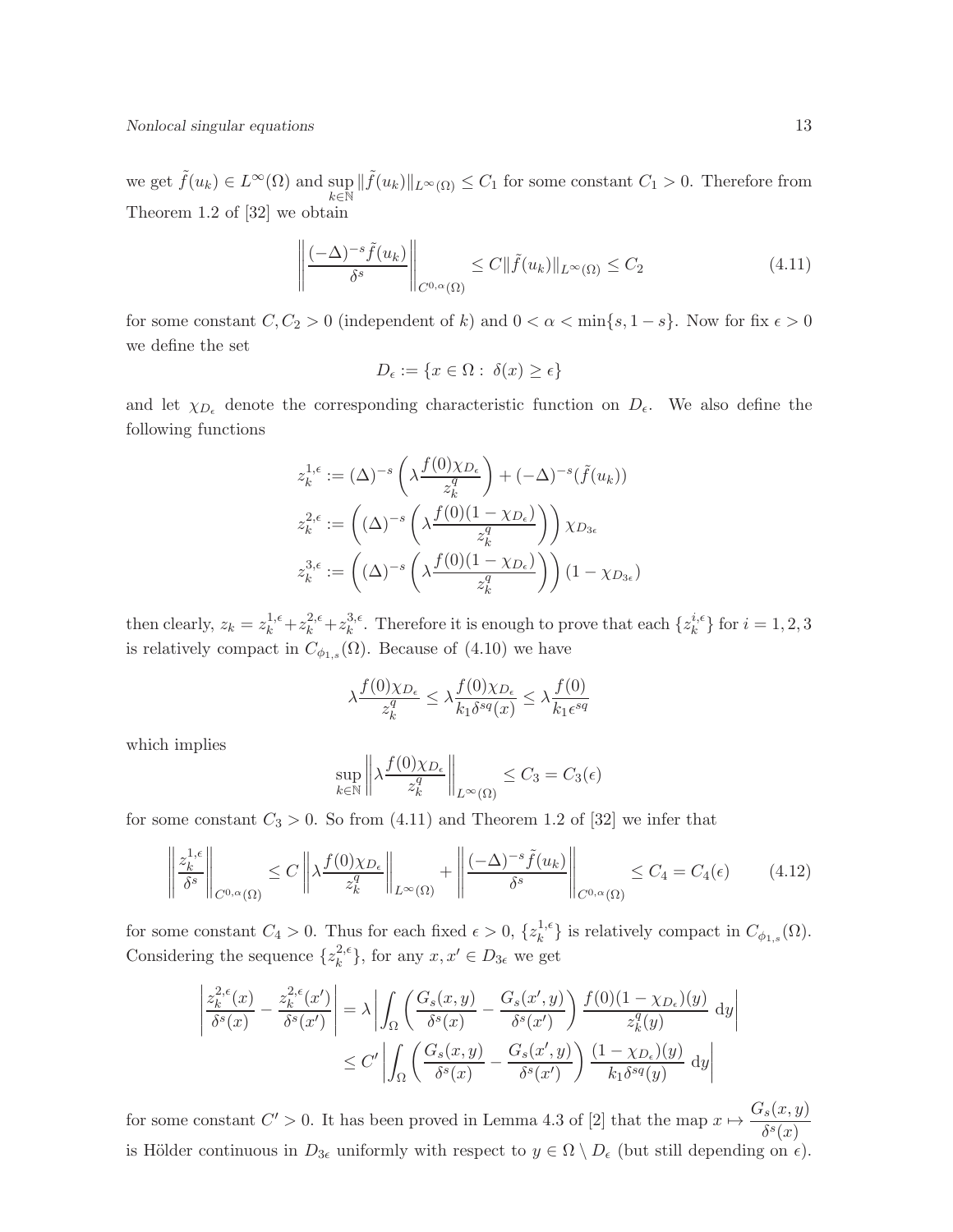This implies that there exists  $C_{\epsilon} > 0$  constant such that  $||G_s(x, y)||_{C^{s}(D_{3\epsilon})} \leq C_{\epsilon}$  uniformly with respect to  $y \in \Omega \setminus D_{\epsilon}$ . Therefore we finally get that

$$
\left| \frac{z_k^{2,\epsilon}(x)}{\delta^s(x)} - \frac{z_k^{2,\epsilon}(x')}{\delta^s(x')} \right| \leq \tilde{C}_{\epsilon} |x - x'|^s \int_{\Omega \setminus D_{\epsilon}} \frac{1}{\delta^{sq}(y)} dy \leq \hat{C}_{\epsilon} |x - x'|^s
$$

for some constant  $\tilde{C}_{\epsilon}$ ,  $\hat{C}_{\epsilon} > 0$ . This clearly gives that  $\{z_k^{2,\epsilon}\}$  $\{e^{i\epsilon}\}\$ is relatively compact in  $C_{\phi_{1,s}}(\Omega)$ . Lastly we consider the sequence  $\{z_k^{3,\epsilon}\}$  $\{k^{3,6}\}\$  and fix  $\beta \in (sq, s)$ . Recalling the estimate (3.2) for  $G_s(x, y)$ , for  $x \in \Omega \setminus D_{3\epsilon}$  we get

$$
\begin{split}\n\left|\frac{z_{k}^{3,\epsilon}(x)}{\delta^{s}(x)}\right| &= \left|\lambda \frac{f(0)}{\delta^{s}(x)} \int_{\mathbb{R}^{n}} \frac{G_{s}(x,y)(1-\chi_{D_{\epsilon}})(y)}{\delta^{s}(x)z_{k}^{q}(y)} \, \mathrm{d}y\right| \\
&\leq \left|\frac{\lambda f(0)}{\delta^{s}(x)} \int_{\mathbb{R}^{n} \setminus D_{\epsilon}} \min\left(\frac{\delta^{s}(x)\delta^{s}(y)}{|x-y|^{n}}, \frac{\delta^{s}(x)}{|x-y|^{n-s}}\right) \frac{1}{k_{1}\delta^{sq}(y)} \, \mathrm{d}y\right| \\
&\leq \lambda f(0)\epsilon^{\beta-sq} \int_{\mathbb{R}^{n} \setminus D_{\epsilon}} \min\left(\frac{\delta^{s}(y)}{|x-y|^{n}}, \frac{1}{|x-y|^{n-s}}\right) \frac{1}{k_{1}\delta^{\beta}(y)} \, \mathrm{d}y \leq O(\epsilon^{\beta-sq}).\n\end{split} \tag{4.13}
$$

Now we show that  $\left\{\frac{z_k}{\delta^s}\right\}$  is relatively compact in  $L^{\infty}(\Omega)$ . Let  $\tau > 0$  be small enough. Then because of  $(4.13)$  we can always choose  $\epsilon$  small enough such that  $\begin{array}{c} \hline \end{array}$  $z_k^{3,\epsilon}$ k  $\delta^s$  $\bigg\|_{L^{\infty}(\Omega)}$  $\leq \tau$ . For each such  $\epsilon > 0$  we can get a convergent subsequences  $\{z_{k_m}^{1,\epsilon}\}$  $\{z_{k_m}^{1,\epsilon}\}\text{ and }\{z_{k_m}^{2,\epsilon}\}$  ${k_m \brace k_m}$  of  ${z_k^{1,\epsilon}}$  $\{z_k^{1,\epsilon}\}\$  and  $\{z_k^{2,\epsilon}\}$  $\left\{k^{\epsilon}\right\}$ respectively in  $L^{\infty}(\Omega)$ , since they are relatively compact in  $C_{\phi_{1,s}}(\Omega)$ . Hence we have

$$
\left\|\frac{z_{k_m}}{\delta^s} - \frac{z_{k_{m'}}}{\delta^s}\right\|_{L^\infty(\Omega)} \le \left\|\frac{z_{k_m}^{1,\epsilon}}{\delta^s} - \frac{z_{k_{m'}}^{1,\epsilon}}{\delta^s}\right\|_{L^\infty(\Omega)} + \left\|\frac{z_{k_m}^{2,\epsilon}}{\delta^s} - \frac{z_{k_{m'}}^{2,\epsilon}}{\delta^s}\right\|_{L^\infty(\Omega)} + 2\tau \le 4\tau
$$

when  $m, m' \geq K$  for some  $K \in \mathbb{N}$ . This implies that  $\{z_{k_m}\}\$ is a Cauchy sequence in  $C_{\phi_{1,s}}(\Omega)$ and hence convergent too. This proves that the sequence  $\{z_k\}$  is relatively compact in  $C_{\phi_{1,s}}(\Omega).$ 

We seek help of solution to a nonlocal infinite semipositone problem (discussed in later section) for proving our next result that is the map  $T$  is strongly increasing. By strongly increasing, we mean that if  $u_1 \leq u_2$  and  $u_1 \neq u_2$  then  $T(u_2) - T(u_1) \in C^+_{\phi_{1,s}}(\Omega)$ .

#### **Theorem 4.7** The map  $T: C_{\phi_{1,s}}(\Omega) \to C_{\phi_{1,s}}(\Omega)$  is strongly increasing.

*Proof.* Let  $u_1 \leq u_2$  such that  $u_1 \neq u_2$  and  $T(u_i) = z_i$  for  $i = 1, 2$ . Then from Lemma 4.5 we already know that  $z_1 > z_2$  in  $\Omega$  and  $z_2 - z_1 \in C_{\phi_{1,s}}(\Omega)$ . So it remains to prove that there exist a  $k_1 > 0$  such that  $k_1 \delta^s(x) \leq (z_2 - z_1)(x)$  in  $\Omega$ . We know that  $(z_2 - z_1)$  satisfies (4.9) and since  $z_1(x) \leq \xi(x) \leq z_2(x)$  in  $\Omega$  and each  $z_i \in C_{\phi_{1,s}}(\Omega)$ , we can get a constant  $k > 0$  such that  $\lambda f(0) \frac{q}{\xi^{q+1}} \leq \frac{k}{\delta^{s(q+1)}}$  $\frac{\partial}{\partial s^{(q+1)}(x)}$  in  $\Omega$ . Therefore if we set  $\tilde{z} = (z_2 - z_1)$  then we obtain

$$
(-\Delta)^s \tilde{z} + \frac{k}{\delta^{s(q+1)}(x)} \tilde{z} \ge 0, \ \tilde{z} > 0 \text{ in } \Omega, \ \ \tilde{z} = 0 \text{ in } \mathbb{R}^n \setminus \Omega. \tag{4.14}
$$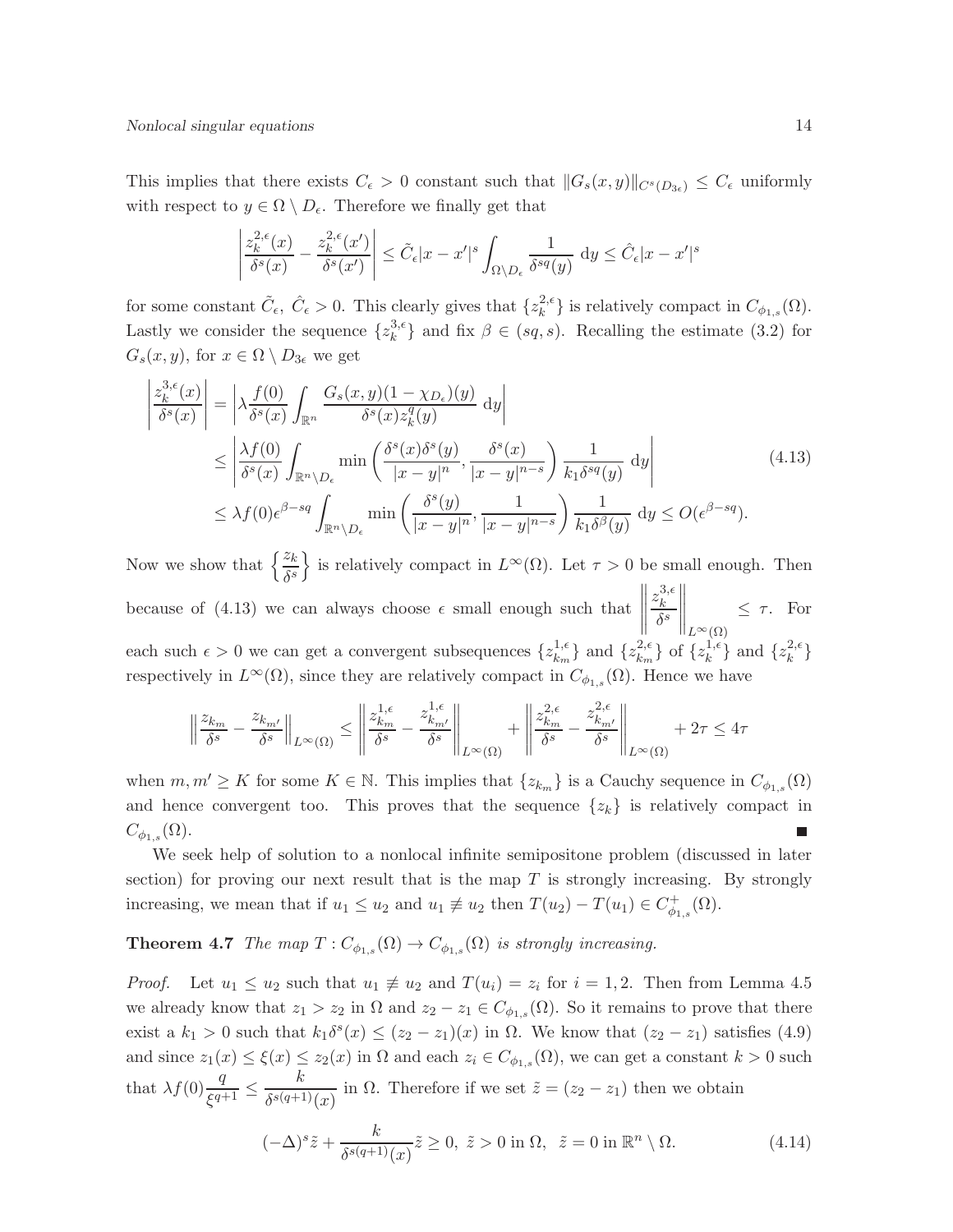From Theorem 6.2, we know that for sufficiently small  $\theta > 0$ , there exists a  $v \in C_{\phi}^+$  $_{\phi_{1,s}}^{(+}(\Omega)$ which satisfies weakly

$$
(-\Delta)^s v = v^p - \frac{\theta}{v^{\gamma}}, \ v > 0 \text{ in } \Omega, \ v = 0 \text{ in } \mathbb{R}^n \setminus \Omega
$$

where  $\gamma \in (q, 1)$  and  $p \in (0, 1)$ . So there exist constants  $m_1, m_2 > 0$  such that  $m_1 \delta^s(x) \leq$  $v(x) \leq m_2 \delta^s(x)$  in  $\Omega$ . From this we get

$$
(-\Delta)^s v + \frac{kv}{\delta^{s(q+1)}(x)} = v^p - \frac{\theta}{v^\gamma(x)} + \frac{kv}{\delta^{s(q+1)}(x)} \le v^p - \frac{m_2^{-\gamma}\theta}{\delta^{s\gamma}(x)} + \frac{m_2k}{\delta^{sq}(x)} \text{ in } \Omega. \tag{4.15}
$$

Since  $\gamma \in (q, 1)$ , the term  $\frac{m_2\theta}{\delta^{s\gamma}(x)}$  dominates near the boundary of  $\Omega$ . We define  $\Omega_\eta = \{x \in$  $\Omega: \delta(x) < \eta$  and choose  $\eta > 0$  small enough so that (4.15) gives

$$
(-\Delta)^s v + \frac{kv}{\delta^{s(q+1)}(x)} \le 0, \ v > 0 \text{ in } \Omega_\eta, \ v = 0 \text{ in } \mathbb{R}^n \setminus \Omega \tag{4.16}
$$

From (4.14) we have

$$
(-\Delta)^s \tilde{z} + \frac{k\tilde{z}}{\delta^{s(q+1)}(x)} \ge 0, \ \tilde{z} > 0 \text{ in } \Omega_\eta, \ \ \tilde{z} = 0 \text{ in } \mathbb{R}^n \setminus \Omega \tag{4.17}
$$

We choose  $m_3 > 0$  small enough such that  $m_3v \leq \tilde{z}$  in  $\Omega \setminus \Omega_n$ . Thus from (4.16) and (4.17) gives

$$
(-\Delta)^s (m_3 v - \tilde{z}) + \frac{k(m_3 v - \tilde{z})}{\delta^{s(q+1)}(x)} \le 0 \text{ in } \Omega_\eta, \ (m_3 v - \tilde{z}) \le 0 \text{ in } \mathbb{R}^n \setminus \Omega_\eta.
$$

By comparison principle we get  $m_1m_3\delta^s(x) \leq m_3v \leq \tilde{z}$  in  $\Omega_{\eta}$ . Since  $0 < \tilde{z} \in C_{\phi_{1,s}}(\Omega)$ , we get  $\inf_{x \in \Omega \setminus \Omega_\eta} \tilde{z} > 0$ . Hence there must exist a constant  $k_1 > 0$  such that  $k_1 \phi_{1,s}(x) \leq \tilde{z}$  in  $\Omega$ . This proves that  $(z_2 - z_1) \in C_{\phi_1}^+$  $\phi_{4,s}^+(\Omega)$  and the map T is strongly increasing on  $C_{\phi_{1,s}}(\Omega)$ .

We recall a fixed point theorem by Amann [3] which will help us to get the desired result.

**Theorem 4.8** Let X be a retract of some Banach space and  $f: X \to X$  be a compact map. Suppose that  $X_1$  and  $X_2$  are disjoint subsets of X and let  $U_k$ ,  $k = 1,2$  be open subsets of X such that  $U_k \subset X_k$ ,  $k = 1, 2$ . Moreover, suppose that  $f(X_k) \subset X_k$  and that f has no fixed points on  $X_k \setminus U_k$ ,  $k = 1, 2$ . Then f has at least three distinct fixed points  $x_1, x_2, x_3$  with  $x_k \in X_k$ ,  $k = 1, 2$  and  $x \in X \setminus (X_1 \cup X_2)$ .

We also recall Corollary 6.2 of [3].

**Lemma 4.9** Let X be an ordered Banach space and  $[y_1, y_2]$  be an ordered interval in X. Let  $f : [y_1, y_2] \to X$  is an increasing compact map such that  $f(y_1) \ge y_1$  and  $f(y_2) \le y_2$ . Then f has a minimal fixed point  $\underline{x}$  and a maximal fixed point  $\overline{x}$ .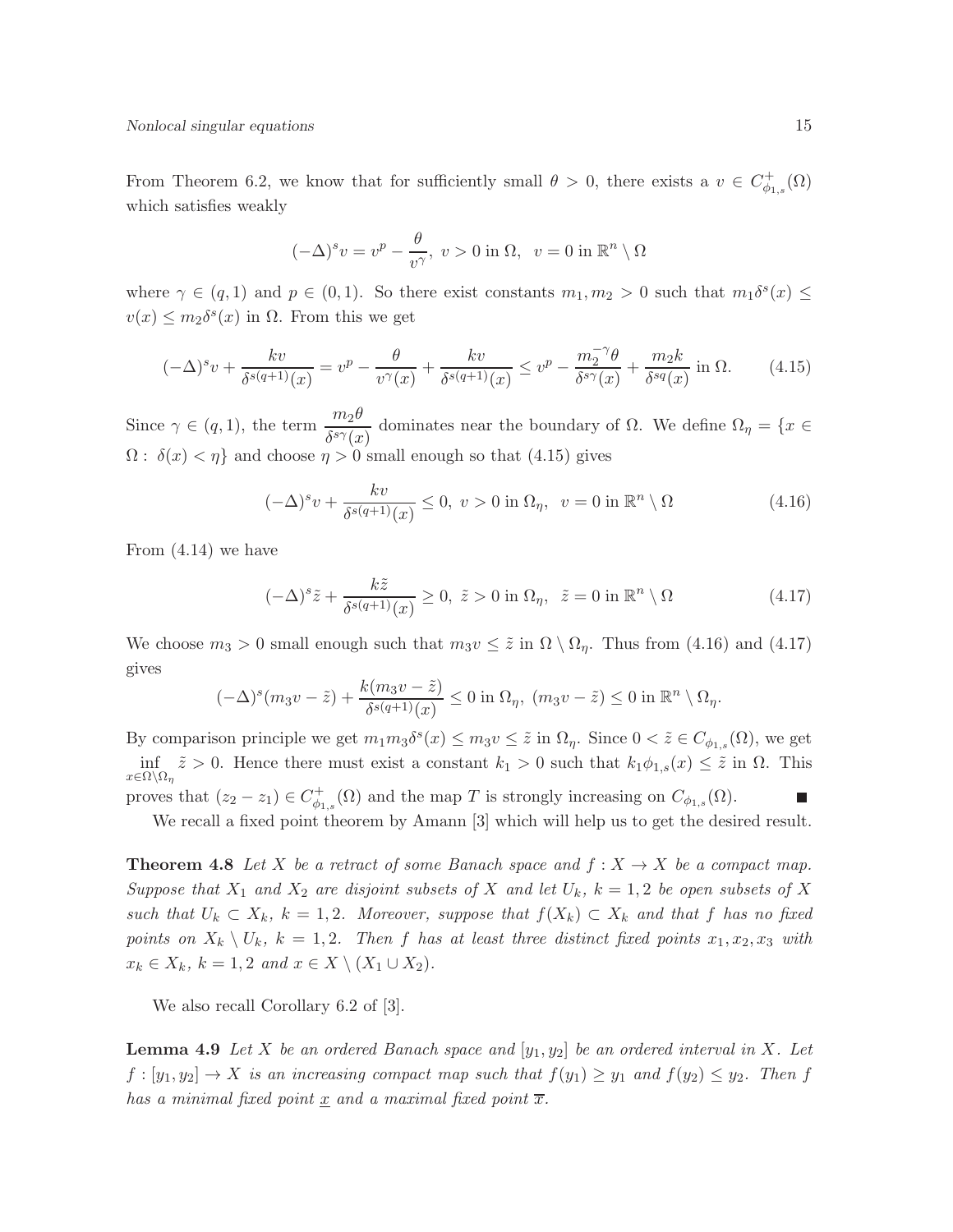Now the proof of the main result goes as follows.

**Proof of Theorem 1.2:** To obtain solutions of  $(P_\lambda)$  or equivalently  $(\tilde{P}_\lambda)$ , it is enough to find fixed points of the map T, thanks to Proposition 4.2. We define the sets  $X = [\zeta_1, \vartheta_1],$  $X_1 = [\zeta_1, \vartheta_2]$  and  $X_2 = [\zeta_2, \vartheta_1]$ . Since X and  $X_i$ 's for each  $i = 1, 2$  are non empty closed and convex subsets of  $C_{\phi_{1,s}}(\Omega)$ , they form retracts of  $C_{\phi_{1,s}}(\Omega)$ . By construction (done in section 2), we know that  $X_1 \cap X_2 = \emptyset$  in X. Since  $\zeta_1$  and  $\vartheta_1$  are ordered sub and supersolutions of  $(P_{\lambda})$  respectively and T is strictly increasing (Lemma 4.5), by comparison principle we obtain

$$
\zeta_1 \leq T(\zeta_1) \leq T(\vartheta_1) \leq \vartheta_1.
$$

This implies that  $T(X) \subset X$  and similarly it also holds that  $T(X_k) \subset X_k$  for  $k = 1, 2$ . Because of Proposition 4.6 and Theorem 4.7, we get that  $T : X \to X$  is compact and a strongly increasing map. It has been proved that  $\vartheta_2$  is a strict supersolution of  $(P_\lambda)$  and  $T(\vartheta_2) \leq \vartheta_2$ . So using Theorem 4.4 we infer that  $T(\vartheta_2) < \vartheta_2$ ,  $T(\vartheta_1) < \vartheta_1$ ,  $T(\zeta_1) > \zeta_1$  and  $T(\zeta_2) < \zeta_2$ . Therefore Lemma 4.9 implies that T has a maximal fixed point  $u_1 \in X_1$  such that  $u_1 \in (\zeta_1, \vartheta_2)$  and a minimal fixed point  $u_2 \in X_2$  such that  $u_2 \in (\zeta_2, \vartheta_1)$ . Now repeating the arguments in Theorem 4.7, we can prove that there exist constants  $a_1, a_2 > 0$  such that

$$
u_1 \ge a_1 \phi_{1,s} + \zeta_1, \ \vartheta_2 - u_1 \ge a_1 \phi_{1,s}, \ u_2 + a_2 \phi_{1,s} \le \vartheta_1 \text{ and } u_2 - \zeta_2 \ge a_2 \phi_{1,s} \text{ in } \Omega.
$$

We define the open ball  $B$  in  $X$  as

$$
B := X \cap \left\{ \varphi \in C_{\phi_{1,s}}(\Omega) : \left\| \frac{\varphi}{\phi_{1,s}} \right\|_{L^{\infty}(\Omega)} < a \right\} \text{ with } a = \min(a_1, a_2).
$$

Then for each  $i = 1, 2, u_i + B \subset X_i$  and thus  $X_i$ 's have non empty interior. We construct open balls around each fixed point of T in  $X_i$  for each  $i = 1, 2$  and take  $U_i$  as the largest open set in  $X_i$  containing all these open balls and such that  $X_i \setminus U_i$  contains no fixed point of T. Now applying Theorem 4.8, we get the existence of third fixed point  $u_3$  of T lying in  $X \setminus (X_1 \cap X_2)$ . This completes the proof.

#### 5 Uniqueness for large  $\lambda$

In this section, we prove that  $(P_\lambda)$  admits a unique solution when  $\lambda$  is sufficiently large. We assume only that  $f \in C^1([0,\infty))$  satisfies (f1)-(f3) and (f5) there exists a  $\alpha > 0$  such that  $\frac{f(u)}{u^q}$  is decreasing for  $u > \alpha$ .

**Theorem 5.1** The problem  $(P_{\lambda})$  admits a solution for each  $\lambda > 0$ .

*Proof.* We recall the first pair of sub-supersolution  $(\zeta_1, \vartheta_1)$  of  $(P_\lambda)$  constructed in section 2. Without loss of generality, we can assume that f is non decreasing in  $[\zeta_1, v_1]$ . As in the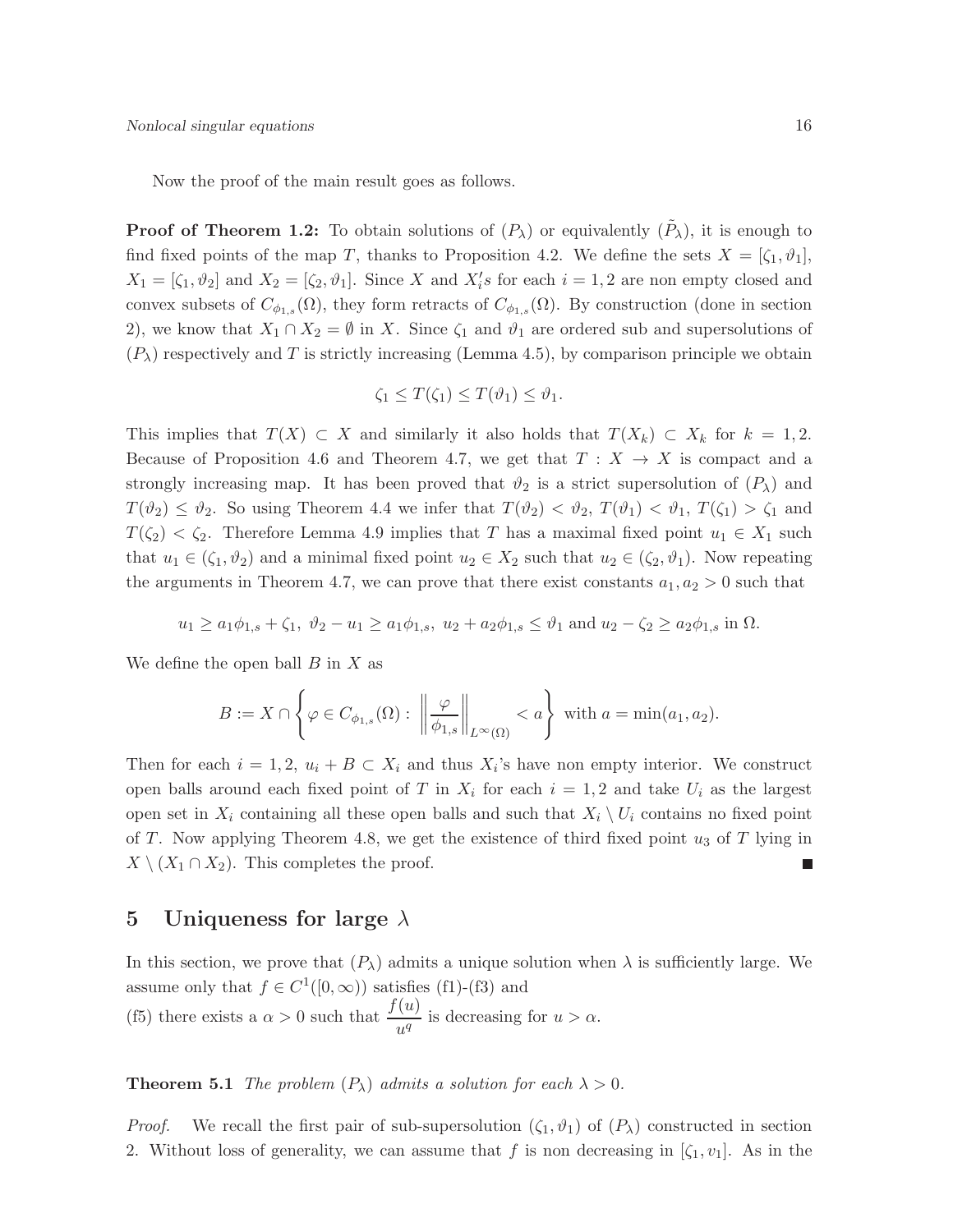proof of Theorem 1.2, we can show that if  $X = [\zeta_1, \vartheta_1]$  then  $T : X \to X$  is strictly increasing, compact map and  $T(X) \subset X$ . Therefore we can apply Lemma 4.9 to conclude that T has a fixed point  $u_{\lambda}$  in X. Then Proposition 4.2 gives us that  $u_{\lambda} \in C_{\phi_1}^+$  $\psi_{\phi_{1,s}}^{\dagger}(\Omega)$  is a solution of  $(P_{\lambda})$ which completes the proof.  $\overline{\phantom{a}}$ 

**Lemma 5.2** Any positive solution  $u_{\lambda}$  in  $C_{\phi_1}^+$  $\phi_{\phi_{1,s}}^{+}(\Omega)$  of  $(P_{\lambda})$  satisfies  $u_{\lambda} \geq \Theta_{\lambda} w$  in  $\Omega$  where  $\Theta_{\lambda} = (\lambda f(0))^{\frac{1}{1+q}}$  and w is the solution to (3.1).

*Proof.* Let  $u_{\lambda}$  solves  $(P_{\lambda})$ . Since f is nondecreasing, we get

$$
(-\Delta)^s u_\lambda(x) = \frac{\lambda f(u_\lambda(x))}{u_\lambda^q(x)} \ge \frac{\lambda f(0)}{u_\lambda^q(x)} \quad \text{in } \Omega
$$

and

$$
(-\Delta)^{s}(\Theta_{\lambda}w)(x) = \frac{\lambda f(0)}{(\Theta_{\lambda}w)^{q}(x)} \quad \text{in } \Omega.
$$

Therefore by weak comparison principle (see Lemma 4.5), we conclude that  $u_{\lambda} - \Theta_{\lambda} w \ge 0$  in  $\mathbb{R}^n$ .  $\blacksquare$ 

**Corollary 5.3** There exist a minimal solution of  $(P_\lambda)$  in  $C^+_{\phi_{1,s}}(\Omega)$ , for each  $\lambda > 0$ .

*Proof.* From Theorem 5.1 we know that  $(P_\lambda)$  has a solution  $u_\lambda \in C^+_{\phi_{1,s}}(\Omega)$  such that

$$
\zeta_1 \le u_\lambda \le \vartheta_1 \text{ in } \Omega
$$

where both  $\zeta_1, \vartheta_1 \in C_{\phi_1}^+$  $^+_{\phi_{1,s}}(\Omega)$ . Now the result follows from Lemma 5.2 and Lemma 4.9.

**Theorem 5.4** There exist a  $\lambda^* > 0$  such that  $(P_{\lambda})$  has a unique solution when  $\lambda > \lambda^*$ .

*Proof.* Let  $u_\lambda$  and  $\bar{u}_\lambda$  be two distinct positive solutions of  $(P_\lambda)$  in  $C_{\phi_{1,s}}^+(\Omega)$  such that  $u_\lambda$  is the minimal solution as obtained from Corollary 5.3. So it holds that  $u_{\lambda} \leq \bar{u}_{\lambda}$  in  $\Omega$ . We have

$$
\int_{Q} (-\Delta)^{s} (u_{\lambda} - \bar{u}_{\lambda}) (u_{\lambda} - \bar{u}_{\lambda}) dx = \lambda \int_{\Omega} \left( \frac{f(u_{\lambda})}{u_{\lambda}^{q}} - \frac{f(\bar{u}_{\lambda})}{\bar{u}_{\lambda}^{q}} \right) (u_{\lambda} - \bar{u}_{\lambda}) dx \qquad (5.1)
$$

which gives

$$
C_s^n \|(u_\lambda - \bar{u}_\lambda)\|^2 = \lambda \int_{\Omega} \left(\frac{f(u_\lambda)}{u_\lambda^q} - \frac{f(\bar{u}_\lambda)}{\bar{u}_\lambda^q}\right) (u_\lambda - \bar{u}_\lambda) dx = \lambda \int_{\Omega} \left(\int_0^1 f_0'(u_\lambda + t(\bar{u}_\lambda - u_\lambda)) dt\right) (u_\lambda - \bar{u}_\lambda)^2 dx
$$
\n(5.2)

where  $f_0(u) = \frac{f(u)}{u^q}$ . From Lemma 5.2 we know that  $u_\lambda \geq \Theta_\lambda w \geq \Theta_\lambda k_1 \delta^s(x)$  in  $\Omega$  for some  $k_1 > 0$ . So if we define

$$
\Omega_0 := \{ x \in \Omega : f_1(x) \ge 0 \} \subset \left\{ x \in \Omega : \delta^s(x) \le \frac{\alpha}{\Theta_\lambda k_1} \right\}
$$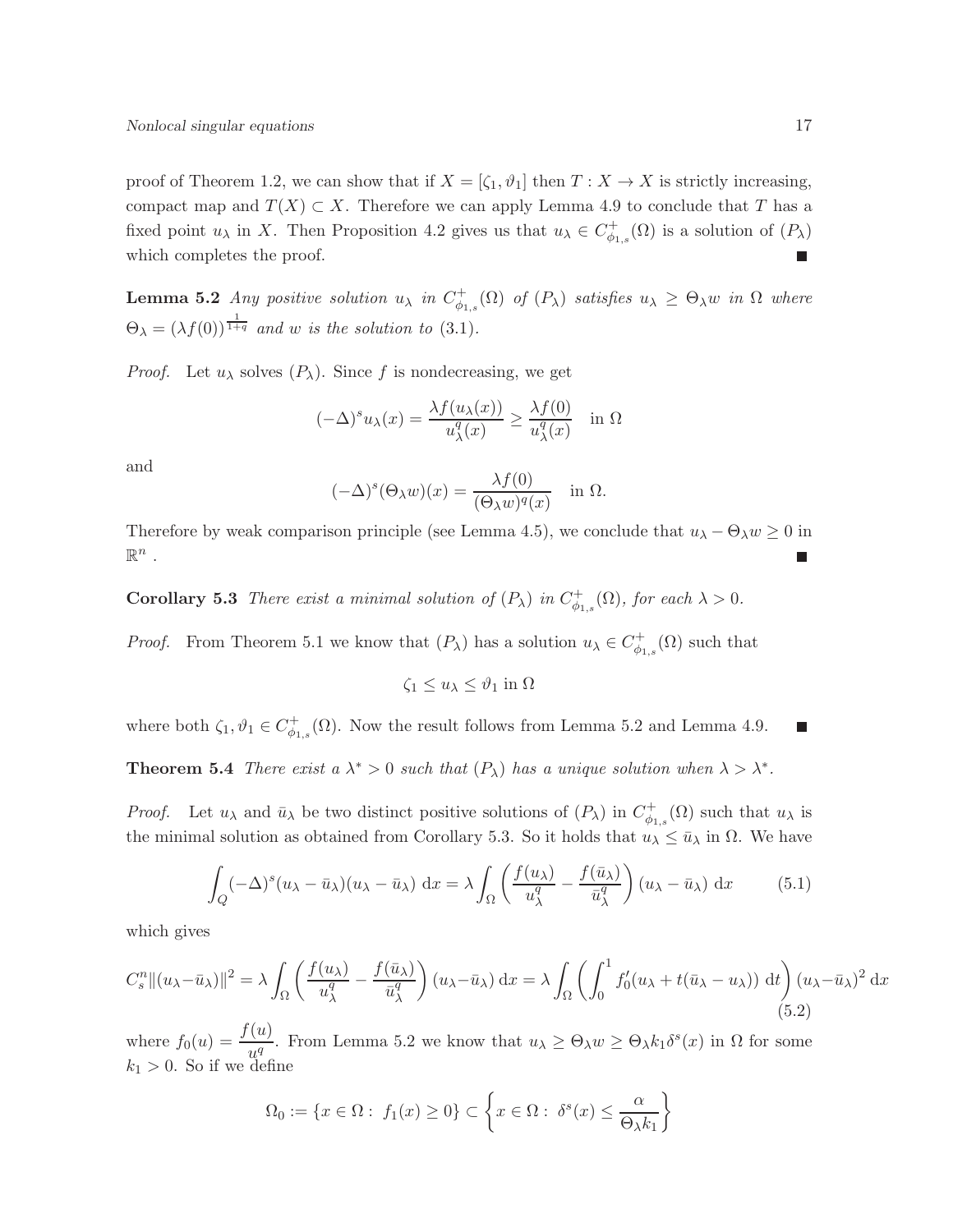Nonlocal singular equations 18

where 
$$
f_1(x) = \int_0^1 f'_0(u_\lambda + t(\bar{u}_\lambda - u_\lambda)) dt
$$
, then  $u_\lambda(x) \ge \alpha$  in  $\Omega_0$ . From (5.2) we obtain

$$
C_s^n||(u_\lambda - \bar{u}_\lambda)||^2 = \lambda \left( \int_{\Omega_0} f_1(x)(u_\lambda - \bar{u}_\lambda)^2 dx + \int_{\Omega \setminus \Omega_0} f_1(x)(u_\lambda - \bar{u}_\lambda)^2 dx \right).
$$

Since  $f_1 \leq 0$  in  $\Omega \backslash \Omega_0$ ,

$$
C_s^n \|(u_\lambda - \bar{u}_\lambda)\|^2 \le \lambda \int_{\Omega_0} f_1(x)(u_\lambda - \bar{u}_\lambda)^2 dx. \tag{5.3}
$$

We also notice that  $\lim_{\lambda \to +\infty} \delta(x) = 0$  for  $x \in \Omega_0$  and since by (f5)  $u_\lambda + t(\bar{u}_\lambda - u_\lambda)(x) \leq \alpha$  for  $x \in \Omega_0$ , there exists a  $M_2 > 0$  such that  $|f'((u_\lambda + t(\bar{u}_\lambda - u_\lambda))(x))| \leq M_2$  for all  $x \in \Omega_0$ . Therefore we also have the following estimate using Hardy's inequality

$$
\lambda \int_{\Omega_0} f_1(x)(u_\lambda - \bar{u}_\lambda)^2(x) dx \leq \lambda \int_{\Omega_0} \left( \int_0^1 \frac{f'((u_\lambda + t(\bar{u}_\lambda - u_\lambda))(x))}{(u_\lambda + t(\bar{u}_\lambda - u_\lambda))^q(x)} dt \right) (u_\lambda - \bar{u}_\lambda)^2(x) dx
$$
  
\n
$$
\leq \lambda M_2 \int_{\Omega_0} \frac{(u_\lambda - \bar{u}_\lambda)^2(x)}{u_\lambda^q(x)} dx
$$
  
\n
$$
\leq \lambda M_2(\Theta_\lambda k_1)^{-q} \int_{\Omega_0} \frac{(u_\lambda - \bar{u}_\lambda)^2(x)\delta^{(2-q)s}(x)}{\delta^{2s}(x)} dx, \text{ since } u_\lambda \geq \Theta_\lambda w
$$
  
\n
$$
\leq \lambda M_2(\Theta_\lambda k_1)^{-q} \left( \frac{\sigma}{\Theta_\lambda k_1} \right)^{2-q} \int_{\Omega_0} \frac{(u_\lambda - \bar{u}_\lambda)^2(x)}{\delta^{2s}(x)} dx
$$
  
\n
$$
\leq C(\lambda) ||(u_\lambda - \bar{u}_\lambda)||^2
$$

where  $C(\lambda) = O(\lambda^{-\frac{(1-q)}{1+q}})$ . This gives a contradiction for  $\lambda$  large enough since  $q \in (0,1)$ . Therefore we state that  $u_{\lambda} \equiv \bar{u}_{\lambda}$  when  $\lambda$  is sufficiently large and this completes the proof.

#### 6 A fractional and singular semipositone problem

We devote this section to prove the existence of weak solution for the following nonlocal infinite semipositone problem

$$
(I_{\theta}):
$$
  $(-\Delta)^{s}v = v^{p} - \frac{\theta}{v^{\gamma}}, v > 0$ , in  $\Omega, v = 0$  in  $\mathbb{R}^{n} \setminus \Omega$ 

where  $p \in (0,1)$ ,  $\theta$  is a positive parameter and  $\gamma \in (q,1)$ . Before this we consider the following problem

$$
(I_0): \quad (-\Delta)^s v = v^p, \ v > 0, \text{ in } \Omega, \ v = 0 \text{ in } \mathbb{R}^n \setminus \Omega
$$

for  $p \in (0,1)$ . The energy functional  $E_0 : \tilde{H}^s(\Omega) \to \mathbb{R}$  associated to  $(I_0)$  is given by

$$
E_0(v) := C_s^n \frac{\|v\|^2}{2} - \frac{1}{p+1} \int_{\Omega} |v|^{p+1} \, \mathrm{d}x
$$

for  $v \in \tilde{H}^s(\Omega)$ . Then  $E_0$  is weakly lower semicontinuous and coercive which implies that  $E_0$ possesses a global minimizer say  $v_0 \in \tilde{H}^s(\Omega)$ . Since inf  $\inf_{\tilde{H}^s(\Omega)} E_0 < 0$  and  $E_0(|v_0|) \le E_0(v_0)$ , we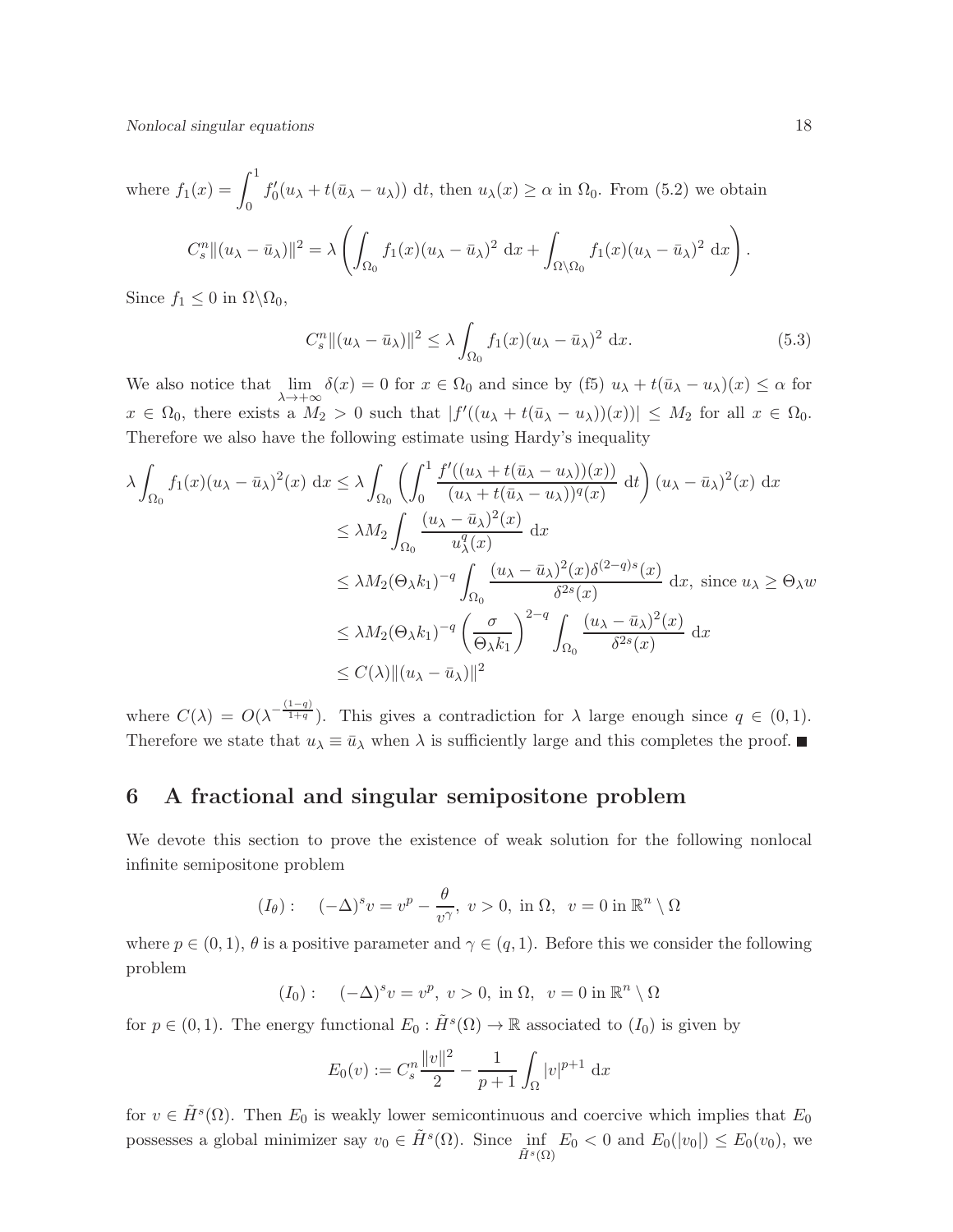get  $v_0 \neq 0$  and we can assume that  $v_0 \geq 0$  in  $\Omega$ . Now it is easy to see that  $v_0$  solves the problem  $(I_0)$  weakly. From Proposition 2.2 of [7], we say that  $v_0 \in L^{\infty}(\Omega)$  and then using Theorem 1.2 of [32] we conclude that  $v_0 \in C^s(\mathbb{R}^n) \cap C_{\phi_{1,s}}(\Omega)$ . Now by strong maximum principle it follows that  $v_0 > 0$  in  $\Omega$ . For  $\eta > 0$  small enough,  $\eta \phi_{1,s}$  forms a subsolution of  $(I_0)$  and then it is easy to show by weak comparison principle that  $v_0 \in C_{\phi_{1,s}}^+(\Omega)$ . The uniqueness of  $v_0$  as a solution of  $(I_0)$  follows by using the Picone identity (Lemma 6.2 of [4]) and following the arguments in Theorem 5.2 in [21].

For fix  $\mu > 0$ , let us consider the solution operator  $G(\theta, v) : \{ |\theta| < \mu \} \times B_{\epsilon}(v_0) \to C_{\phi_{1,s}}(\Omega)$ defined as

$$
G(\theta, v) := v - (-\Delta)^{-s} \left( v^p - \frac{\theta}{v^{\gamma}} \right)
$$

for  $(\theta, v) \in \{ |\theta| < \mu \} \times B_{\epsilon}(v_0)$ , where  $B_{\epsilon}(v_0)$  denotes the open ball in  $C_{\phi_1}^+$  $\psi_{1,s}^+(\Omega)$  with center  $v_0$ and radius  $\epsilon > 0$ . We point out that for  $\epsilon > 0$  small enough,  $B_{\epsilon}(v_0) \subset C_{\phi_1}^+$  $\varphi_{1,s}^+(\Omega)$ . Furthermore,  $G(\theta, u) = 0$  if and only if u solves  $(I_{\theta})$ . Let  $(\theta, v) \in {\vert \theta \vert < \mu} \times B_{\epsilon}(v_0)$  then  $(-\Delta)^{-s}v^p \in$  $C_{\phi_{1,s}}(\Omega)$ , by Theorem 1.2 of [32]. Since  $v \in L^{\infty}(\Omega)$ , we have that  $(-\Delta)^{-s}v^p \in C_{\phi_{1,s}}(\Omega)$ . Moreover  $(-\Delta)^{-s} \left( \frac{\theta}{\epsilon} \right)$  $v^{\gamma}$  $\Big\} \in C_{\phi_{1,s}}(\Omega)$  follows from Theorem 1.2 in [2] and the fact that  $v \in$  $C_{\phi_1}^+$  $\phi_{\phi_{1,s}}^{\dagger}(\Omega)$ . Thus the map  $G(\cdot, \cdot)$  is well defined.

**Lemma 6.1** The map  $G$  is continuously Fréchet differentiable.

*Proof.* We begin with showing that G is continuous. Let  $v, v_k \in B_{\epsilon}(v_0), |\theta| < \mu$  and  $\tau \in \mathbb{R}^n$ be such that  $(\|v_k - v\|_{C_{\phi_{1,s}}(\Omega)} + |\tau|) \to 0$  as  $k \to \infty$ , then

$$
|G(\theta + \tau, v_k) - G(\theta, v)| = \left| (v_k - v) - (-\Delta)^{-s} (v_k^q - v^q) + (-\Delta)^{-s} \left( \frac{\theta + \tau}{v_k^{\gamma}} - \frac{\theta}{v^{\gamma}} \right) \right|
$$
  
\n
$$
\leq ||(v_k - v)||_{C_{\phi_{1,s}}(\Omega)} \phi_{1,s} + C_1 ||(v_k^q - v^q)||_{C_{\phi_{1,s}}(\Omega)} \phi_{1,s}
$$
  
\n
$$
+ \theta \left| (-\Delta)^{-s} \left( \frac{\gamma(v_k - v)}{(v + \xi(v_k - v))^{\gamma + 1}} + \frac{\tau}{v_k^{\gamma}} \right) \right|
$$
  
\n
$$
\leq ||(v_k - v)||_{C_{\phi_{1,s}}(\Omega)} \phi_{1,s}(x) + C_1 ||(v_k - v)||_{C_{\phi_{1,s}}(\Omega)} \phi_{1,s}
$$
  
\n
$$
+ C_3 \theta \left| (-\Delta)^{-s} \left( \frac{\gamma ||(v_k - v)||_{C_{\phi_{1,s}}(\Omega)}}{\delta^{s\gamma}(x)} + \frac{\tau}{\delta^{s\gamma}(x)} \right) \right|
$$

for appropriate constants  $C_i > 0$ ,  $i = 1, 2, 3$ . Now Proposition 1.2.9 of [1] gives that

$$
|G(\theta + \tau, v_k) - G(\theta, v)| \le O(||v_k - v||_{C_{\phi_{1,s}}(\Omega)} + |\tau|)\phi_{1,s}
$$

which implies that G is continuous on  $\{|\theta| < \mu\} \times B_{\epsilon}(v_0)$ . Following similar arguments we can show that

$$
\lim_{t \to 0^+} \frac{G(\theta, v + t\phi) - G(\theta, v)}{t} = \phi - p(-\Delta)^{-s} (v^{p-1}\phi) - \theta(-\Delta)^{-s} (\gamma v^{-\gamma - 1}\phi)
$$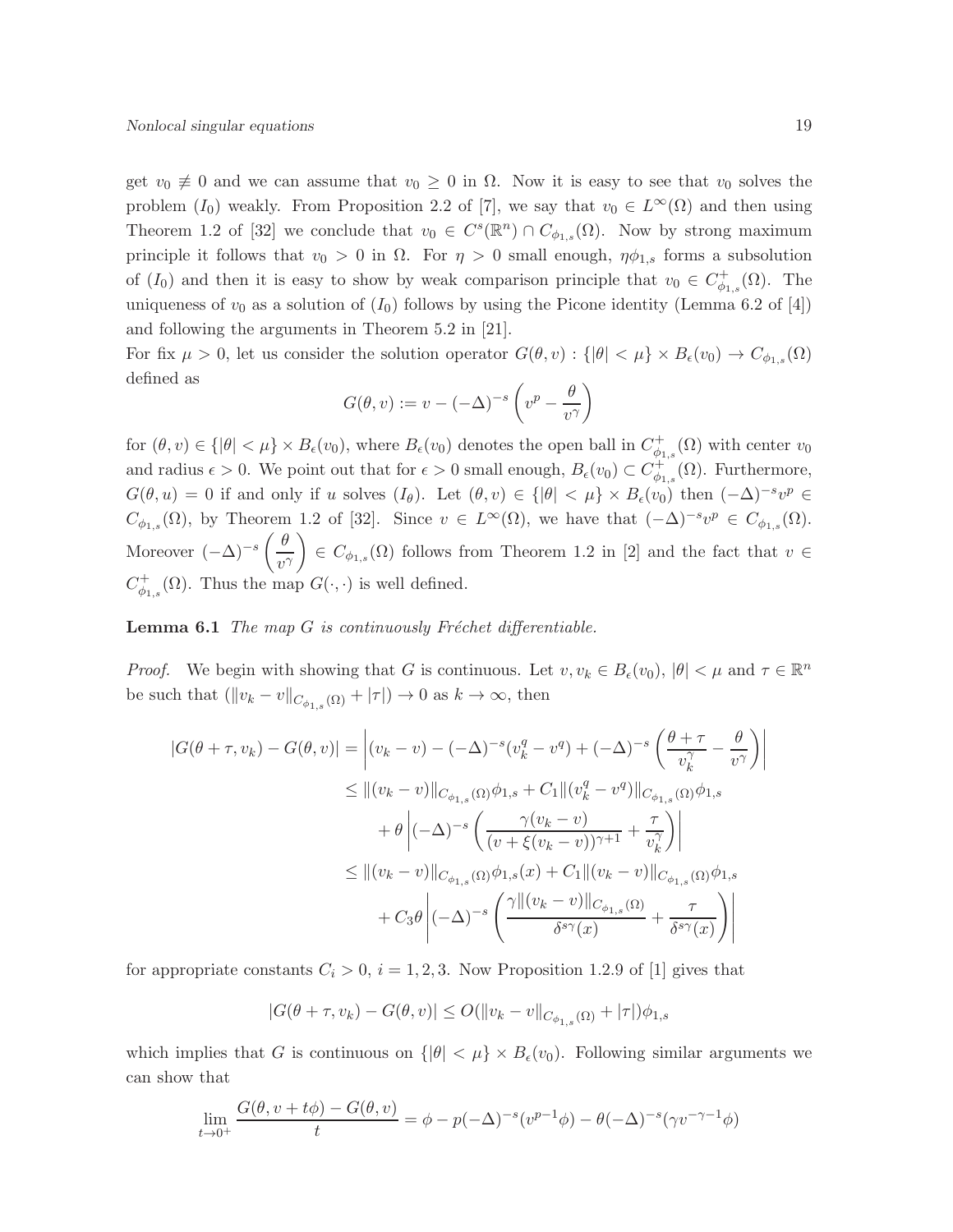for  $v, \phi \in B_{\epsilon}(v_0)$ . This implies that  $G(\theta, \cdot)$  is Gatéaux differentiable and

$$
D_v G(\theta, v)(\phi) = \phi - p(-\Delta)^{-s} (v^{p-1}\phi) - \theta(-\Delta)^{-s} (\gamma v^{-\gamma - 1}\phi).
$$

Next, to prove that  $G$  is Fréchet differentiable we first consider

$$
\begin{split} &|G(\theta, v + \phi) - G(\theta, v) - D_v G(\theta, v)(\phi)| \\ &= \left| -(-\Delta)^{-s} \left( (v + \phi)^p - v^p - pv^{p-1}\phi \right) + \theta (-\Delta)^{-s} \left( \frac{1}{(v + \phi)^{\gamma}} - \frac{1}{v^{\gamma}} + \frac{\gamma \phi}{v^{\gamma+1}} \right) \right|. \end{split}
$$

Since  $v \in C_{\phi_1}^+$  $\phi_{1,s}^+(\Omega)$  and  $\phi \in C_{\phi_{1,s}}(\Omega)$ , we get φ  $\left|\frac{\phi}{v}\right| \leq K$  for some constant  $K \geq 0$ . This along with Taylor series expansion gives for some  $\theta_0 \in (0,1)$ 

$$
\left| (v + \phi)^p - v^p - pv^{p-1}\phi \right| = \frac{p(p-1)\phi^2}{2(v + \theta_0 \phi)^{2-p}} \right| \le C \|\phi\|_{C_{\phi_{1,s}}(\Omega)}^2.
$$

So applying Theorem 1.2 of [32], we get that

$$
\left|(-\Delta)^{-s}\left((v+\phi)^p - v^p - pv^{p-1}\phi\right)\right| \le O\left(\|\phi\|_{C_{\phi_{1,s}}(\Omega)}^2\right)
$$

.

Also similar idea gives, for some  $\xi_1 \in (0,1)$ 

$$
\frac{1}{(v+\phi)^{\gamma}} - \frac{1}{v^{\gamma}} + \frac{\gamma\phi}{v^{\gamma+1}} = -\frac{\gamma\phi}{(v+\xi_1\phi)^{\gamma+1}} + \frac{\gamma\phi}{v^{\gamma+1}} = \gamma\phi \left( \frac{(v+\xi_1\phi)^{\gamma+1} - v^{\gamma+1}}{(v(v+\xi_1\phi))^{\gamma+1}} \right)
$$

$$
\leq C_4 \frac{\|\phi\|_{C_{\phi_{1,s}}(\Omega)}^2}{\delta^{s\gamma}}
$$

for appropriate constant  $C_4 > 0$ . So again using Proposition 1.2.9 of [1] we get

$$
\left|(-\Delta)^{-s}\left(\frac{1}{(v+\phi)^{\gamma}}-\frac{1}{v^{\gamma}}+\frac{\gamma\phi}{v^{\gamma+1}}\right)\right|\leq O\left(\|\phi\|_{C_{\phi_{1,s}}(\Omega)}^2\right).
$$

Therefore we get

$$
||G(\theta, v + \phi) - G(\theta, v) - D_v G(\theta, v)(\phi)||_{C_{\phi_{1,s}}(\Omega)} \to 0 \text{ as } ||\phi||_{C_{\phi_{1,s}}(\Omega)} \to 0.
$$

Now we prove continuity of  $D_v G(\theta, v)$ . Consider  $\{v_k\}_{k\in\mathbb{N}} \subset B_{\epsilon}(v_0)$  such that  $||v_k-v||_{C_{\phi_{1,s}}(\Omega)} \to$ 0 as  $k \to \infty$  then

$$
||D_vG(\theta, v_k) - D_vG(\theta, v)|| = \sup_{0 \neq \phi \in C_{\phi_{1,s}}(\Omega)} \frac{||(D_vG(\theta, v_k) - D_vG(\theta, v))\phi||_{C_{\phi_{1,s}}(\Omega)}}{||\phi||_{C_{\phi_{1,s}}(\Omega)}}.
$$

We have that

$$
(D_v G(\theta, v_k) - D_v G(\theta, v))\phi = -p(-\Delta)^{-s}((v_k^{p-1} - v^{p-1})\phi) - \gamma \theta(-\Delta)^{-s} \left(\frac{\phi}{v_k^{\gamma+1}} - \frac{\phi}{v^{\gamma+1}}\right)
$$

But using  $\phi \in C_{\phi_{1,s}}(\Omega)$  and again using similar arguments as before we get

$$
|(D_v G(\theta, v_k) - D_v G(\theta, v))\phi| \le O\left(||\phi||_{C_{\phi_{1,s}}(\Omega)} (||v_k^{p-1} - v^{p-1}||_{C_{\phi_{1,s}}(\Omega)} + ||v_k - v||_{C_{\phi_{1,s}}(\Omega)})\right)
$$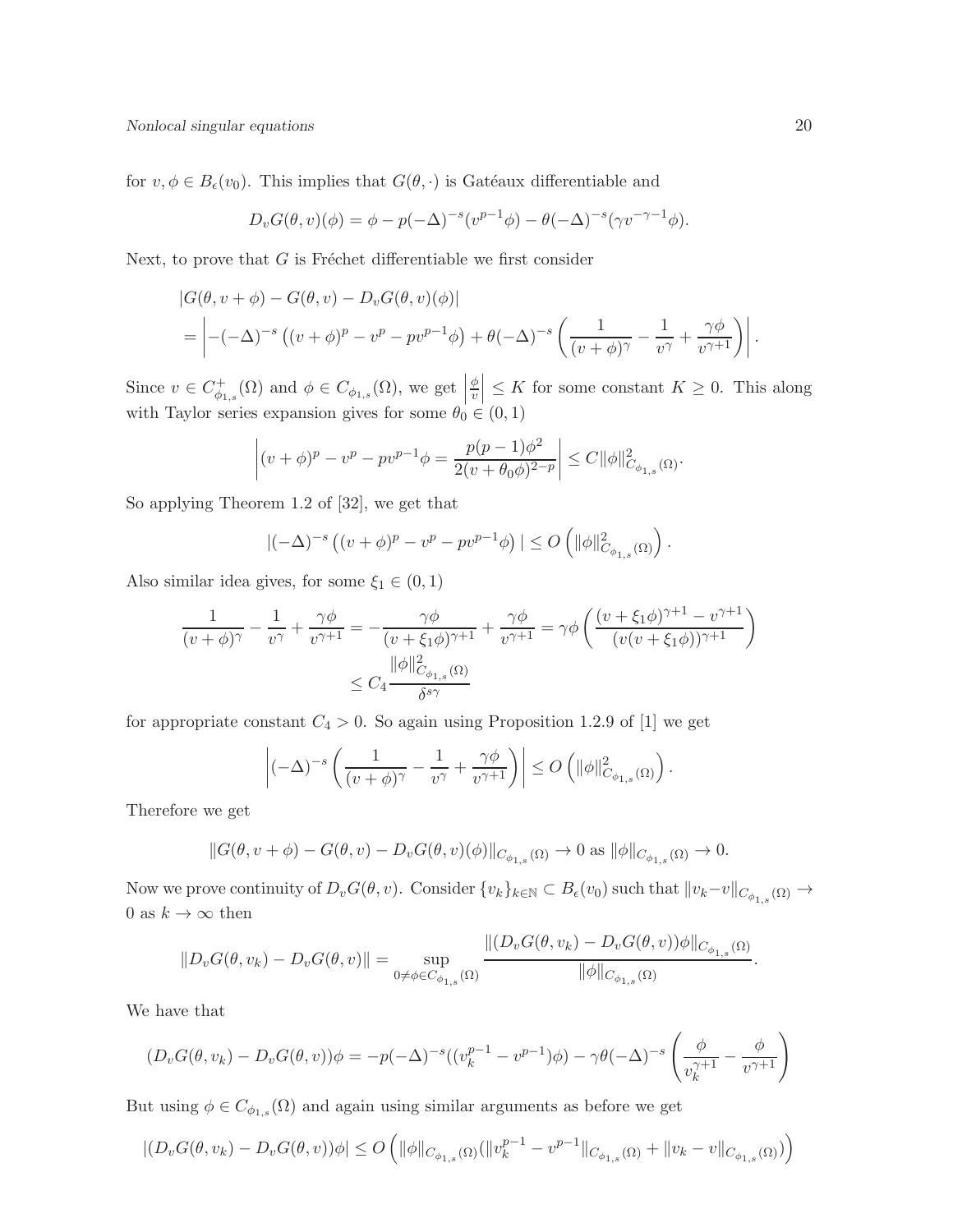which implies that  $D_vG(\theta, v)$  is continuous. Similarly we can prove that  $D_\theta(\theta, v)$  exists and is continuous where  $D_{\theta}(\theta, v) = (-\Delta)^{-s} \left( \frac{1}{v^{\gamma}} \right)$ .

The linearisation of the map G with respect to the second variable at  $(\theta, v) \in \{|\theta|$  $\mu$ } ×  $B_{\epsilon}(v_0)$  given by  $\partial_v G(\theta, v) : C^+_{\phi_{1,s}}(\Omega) \to C_{\phi_{1,s}}(\Omega)$  is defined as

$$
\partial_v G(\theta, v)h = h - (-\Delta)^{-s} \left( p v^{p-1} h + \frac{\theta \gamma h}{u^{\gamma+1}} \right), \text{ for } h \in C_{\phi_{1,s}}(\Omega).
$$

Since  $v_0$  solves  $(I_0)$ , clearly  $G(0, v_0) = 0$ . Now we will show that the map  $h \mapsto \partial_v G(0, v_0)h$  is invertible. To do this, we will be studying an eigenvalue problem. Let us define

$$
\Lambda := \inf_{0 \neq u \in \tilde{H}^s(\Omega)} \left( \frac{\|u\|^2 - p \int_{\Omega} v_0^{p-1} u^2 \, dx}{\int_{\Omega} u^2 \, dx} \right) = \inf_{S} \left( \|u\|^2 - p \int_{\Omega} v_0^{p-1} u^2 \, dx \right)
$$

where  $S = \{u \in \tilde{H}^s(\Omega), \int_{\Omega} u^2 \, dx = 1\}$ . Then by Hardy's inequality and  $v_0 \in C_{\phi_1}^+$  $\ ^{^{\prime}+}_{\phi_{1,s}}(\Omega)$  it follows that

$$
\int_{\Omega} v_0^{p-1} u^2 \, \mathrm{d}x \le k_2 \int_{\Omega} \frac{u^2}{\delta^{2s}(x)} \delta^{s(p+1)} \, \mathrm{d}x < +\infty.
$$

So the functional

$$
I_{00}(u) = ||u||^2 - p \int_{\Omega} v_0^{p-1} u^2 dx
$$

is well defined on  $\tilde{H}^s(\Omega)$ . Following standard minimization arguments and using compact embedding of  $\tilde{H}^s(\Omega)$  in  $L^2(\Omega)$ , it is easy to show that inf  $I_{00}(S) = I_{00}(\psi) = \Lambda$  for some  $\psi \in S$ . Also since  $I_{00}(\psi) \leq I_{00}(\psi)$ , by minimality of  $\psi$  we assert that without loss of generality we may assume that  $\psi \geq 0$ . Then  $\psi$  satisfies

$$
(-\Delta)^s \psi = \Lambda \psi + p v_0^{p-1} \psi \text{ in } \Omega, \ \ \psi = 0 \text{ in } \mathbb{R}^n \setminus \Omega \tag{6.1}
$$

which implies that  $\psi$  is an eigenfunction corresponding to the eigenvalue  $\Lambda$  for the operator  $(-\Delta)^s - pv_0^{p-1}$  with homogenous Dirichlet boundary condition in  $\Omega$ . We obtain  $\psi \in L^{\infty}(\Omega)$  by following the arguments in Theorem 3.2 (p. 379) of [17]. So local regularity results assert that  $\psi \in C^s_{loc}(\Omega)$ . We claim that  $\psi > 0$  in  $\Omega$  because if is not true, then there exist a  $x_0 \in K \subseteq \Omega$ such that  $\psi(x_0) = 0$ . But this gives

$$
0 > 2C_s^n \int_{\mathbb{R}^n} \frac{(\psi(x_0) - \psi(y))}{|x - y|^{n+2s}} dy = \Lambda \psi + p v_0^{p-1}(x_0) \psi(x_0) = 0
$$
in K

which is a contradiction. Therefore  $\psi > 0$  in  $\Omega$ .

Claim(1):  $\Lambda$  is a principal eigenvalue.

We have to show that any eigenfunction (say  $\psi$ ) associated to it does not change sign. Assume by contradiction that  $\psi^+ \not\equiv 0$  and  $\psi^- \not\equiv 0$ . Then

$$
C_s^n \int_Q \frac{(\psi(x) - \psi(y))(\psi^+(x) - \psi^+(y))}{|x - y|^{n+2s}} dydx
$$
  
=  $C_s^n \left( \int_Q \frac{(\psi^+(x) - \psi^+(y))(\psi^+(x) - \psi^+(y))}{|x - y|^{n+2s}} dydx + 2 \int_Q \frac{\psi^-(x)\psi^+(y)}{|x - y|^{n+2s}} dydx \right)$   
=  $\Lambda \int_\Omega \psi \psi^+ dx + p \int_\Omega v_0^{p-1} \psi \psi^+ dx.$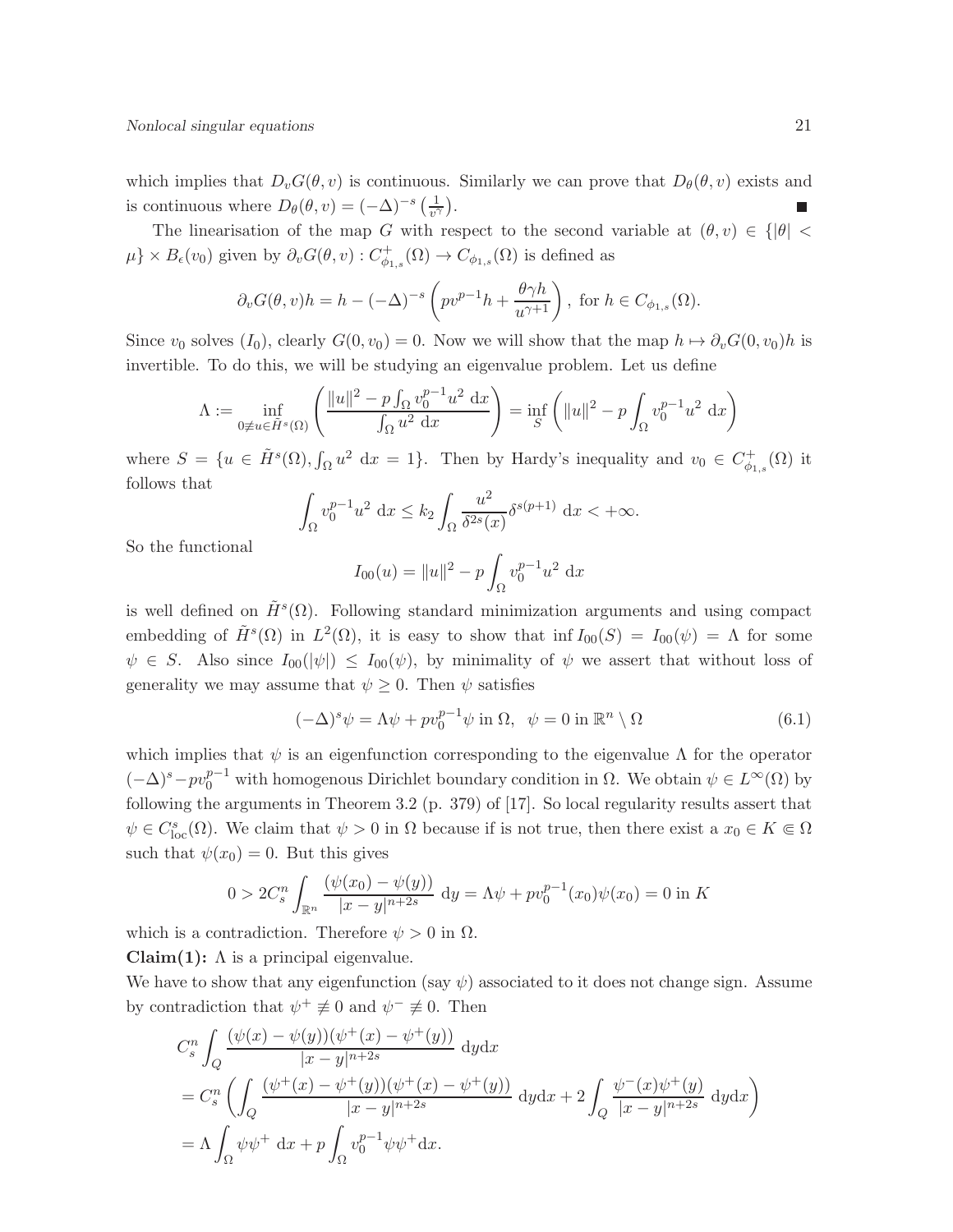Nonlocal singular equations 22

Now if  $\psi^+, \psi^- \not\equiv 0$  then

$$
\|\psi^+\|^2 - p \int_{\Omega} v_0^{p-1} (\psi^+)^2 dx = \Lambda \int_{\Omega} (\psi^+)^2 dx - 2 \int_{Q} \frac{\psi^-(x)\psi^+(y)}{|x - y|^{n+2s}} dy dx < \Lambda \int_{\Omega} (\psi^+)^2 dx
$$

but this contradicts the definition of Λ. This proves the claim.

Claim(2):  $\Lambda$  is the unique principal eigenvalue.

Suppose not, that is let  $\Lambda_0$  is another principal eigenvalue of  $(-\Delta)^s - pv_0^{p-1}$  $_{0}^{p-1}$  and  $\psi_{0} \in \tilde{H}^{s}(\Omega)$ denotes the corresponding eigenfunction. Then  $\psi_0 > 0$  in  $\Omega$  and satisfies

$$
(-\Delta)^s \psi_0 = \Lambda_0 \psi_0 + p v_0^{p-1} \psi_0 \text{ in } \Omega, \ \ \psi_0 = 0 \text{ in } \mathbb{R}^n \setminus \Omega. \tag{6.2}
$$

Testing (6.1) with  $\psi_0$  and (6.2) with  $\psi$  gives

$$
\Lambda \int_{\Omega} \psi \psi_0 \, dx = \Lambda_0 \int_{\Omega} \psi_0 \psi \, dx.
$$

Since  $\psi, \psi_0 > 0$  in  $\Omega$ , we get  $\Lambda = \Lambda_0$ .

**Claim(3):** Any nonnegative eigenfunction  $\psi \in C^+_{\phi_{1,s}}(\Omega)$ .

For sufficiently small  $\eta > 0$ , using Theorem 4.4 and Hopf Lemma, it is easy to show that  $\psi \geq \eta \phi_{1,s}$ . Assume fisrt that  $\Lambda \geq 0$  then

$$
\psi = \Lambda(-\Delta)^{-s}\psi + p(-\Delta)^{-s}\left(\frac{\psi}{v_0^{1-p}}\right) \text{ in } \Omega.
$$

Since  $\psi \in L^{\infty}(\Omega)$  we get  $(-\Delta)^{-s} \psi \in C_{\phi_{1,s}}(\Omega)$ . Also since  $v_0 \in C_{\phi_1}^+$  $\varphi_{1,s}^{\dagger}(\Omega)$  we get that

$$
\frac{\psi}{v_0^{1-p}} \sim \frac{C}{\delta^{s(1-p)}(x)} \text{ in } \Omega
$$

for some  $C > 0$ . So  $(-\Delta)^{-s}$  $\int \psi$  $v_0^{1-p}$ 0  $\setminus$  $\in C_{\phi_{1,s}}^+(\Omega)$ , follows from Proposition 1.2.9 of [1] together with  $s(1-p) < s$ . Therefore  $\psi \in C_{\phi}^+$  $\psi_{\phi_{1,s}}^{\dagger}(\Omega)$  when  $\Lambda \geq 0$ . In the other case, if  $\Lambda < 0$  then  $\psi$ satisfies

$$
(-\Delta)^s \psi + (-\Lambda)\psi = p\left(\frac{\psi}{v_0^{1-p}}\right) \sim \frac{C}{\delta^{s(1-p)}(x)} \ge 0 \text{ in } \Omega.
$$

So by using Theorem 1.5(1) of [12] and Theorem 1.2 of [32], we infer that  $\psi \in C_{\phi_{1,s}}^+(\Omega)$ . This proves the claim.

#### Claim(4):  $\Lambda > 0$ .

First we show that  $\Lambda$  is non zero. Suppose it is equal to zero then (6.1) reduces to

$$
(-\Delta)^s \psi = p v_0^{p-1} \psi \text{ in } \Omega.
$$

Using  $v_0$  as a test function in the expression above gives

$$
\int_{\mathbb{R}^n} (-\Delta)^s \psi v_0 \, \mathrm{d}x = p \int_{\Omega} v_0^p \psi \, \mathrm{d}x.
$$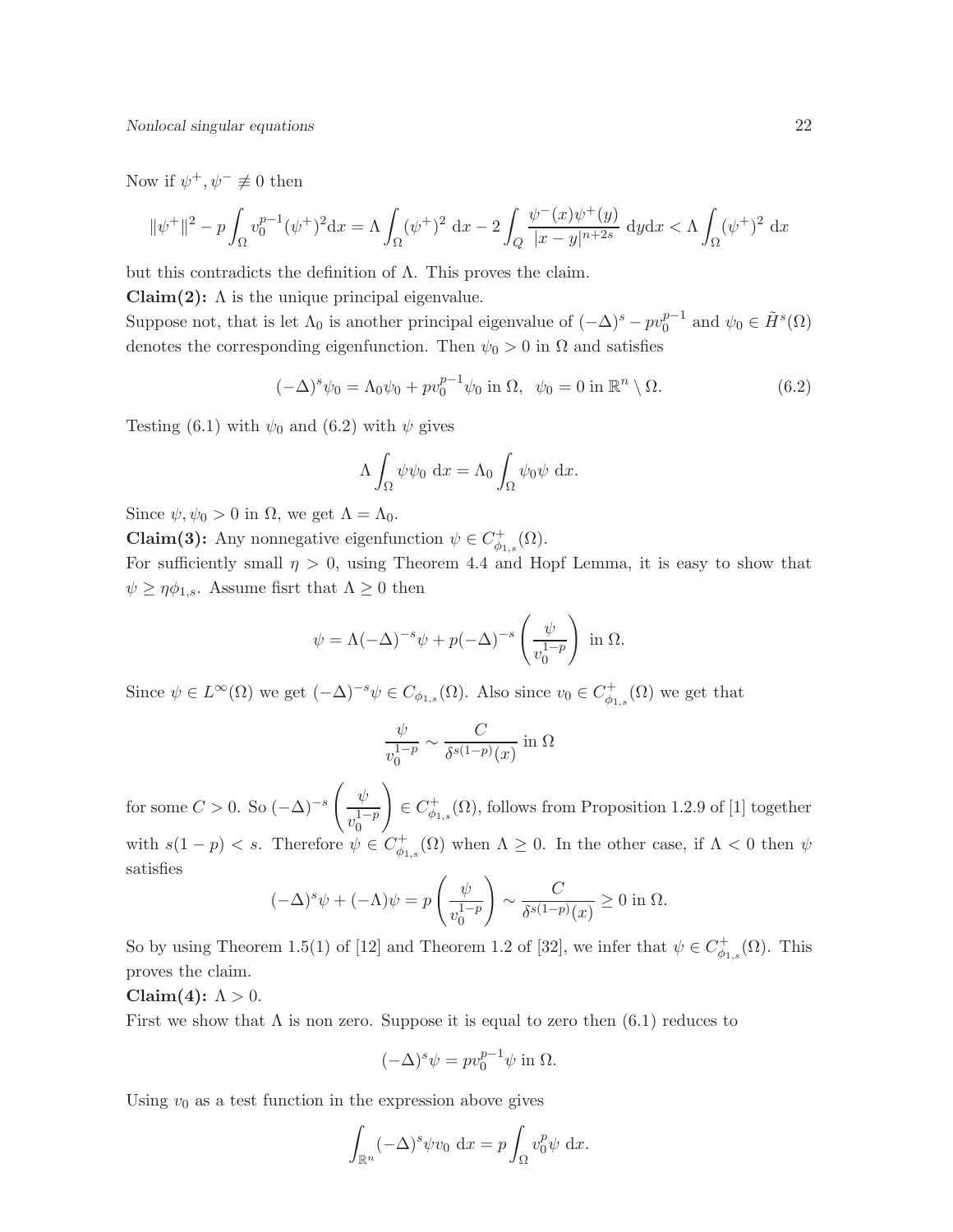But we know that  $v_0$  is a unique solution of  $(I_0)$ . Therefore we get

$$
p \int_{\Omega} v_0^p \psi \, \mathrm{d}x = \int_{\Omega} v_0^p \psi \, \mathrm{d}x
$$

which gives  $p = 1$  since  $\psi, v_0 > 0$  in  $\Omega$ . This gives a contradiction, thus  $\Lambda \neq 0$ . Now we assume by contradiction that  $\Lambda < 0$ . For  $\epsilon > 0$  small enough, we consider the function  $v_0 - \epsilon \psi$ . Then since  $\Lambda < 0$  and  $p - 1 < 0$ , we get that in  $\Omega$ 

$$
(-\Delta)^{s}(v_0-\epsilon\psi)=v_0^p-\epsilon\Lambda\psi-\epsilon pv_0^{p-1}\psi>v_0^p-\epsilon pv_0^{p-1}\psi\geq (v_0-\epsilon\psi)^p.
$$

This implies that  $v_0 - \epsilon \psi$  forms a strict supersolution of  $(I_0)$ . It is already known that  $\eta \phi_{1,s}$  for sufficiently small choice of  $\eta$  forms a subsolution of  $(I_0)$ . Therefore there must be a function  $\hat{v} \in \tilde{H}^s(\Omega)$  such that  $\eta \phi_{1,s} \leq \hat{v} \leq (v_0 - \epsilon \psi)$  which is a solution of  $(I_0)$ . But this contradicts the uniqueness of  $v_0$  due to  $\epsilon \psi > 0$  in  $\Omega$ . Hence  $\Lambda > 0$ .

**Theorem 6.2** For a small range of  $\theta$ , the problem  $(I_{\theta})$  admits a solution.

*Proof.* We have already proved that G is a continuously Fréchet differentiable map. Now we consider the problem

$$
(-\Delta)^s u - p v_0^{p-1} u = \psi, \ u > 0 \text{ in } \Omega, \ u = 0 \text{ in } \mathbb{R}^n \setminus \Omega. \tag{6.3}
$$

By defining the energy functional corresponding to it and minimization arguments, it is easy to show that the above problem has a solution  $u \in \tilde{H}^s(\Omega)$ . Now suppose  $u_1, u_2 \in \tilde{H}^s(\Omega)$  be two distinct solutions of (6.3) then

$$
0 = \int_{\mathbb{R}^n} (-\Delta)^s (u_1 - u_2)(u_1 - u_2) dx - p \int_{\Omega} v_0^{p-1} (u_1 - u_2)^2 dx \ge \Lambda \int_{\Omega} (u_1 - u_2)^2 dx > 0
$$

since  $\Lambda > 0$ . This implies that the solution must be unique. Also using similar argument as in Claim(3) gives  $u \in C_{\phi_{1,s}}(\Omega)$ . All this along with previous claims guarantees that the map  $\partial_v G(0, v_0) : C_{\phi_{1,s}}(\Omega) \to C_{\phi_{1,s}}(\Omega)$  is invertible. Hence we apply implicit function theorem to get that there exist a subset  $\{|\theta| < \mu'\} \times B_{\epsilon'}(v_0) \subset \{|\theta| < \mu\} \times B_{\epsilon}(v_0)$  for  $\mu' < \mu$  and  $\epsilon' < \epsilon$ and a  $C^1$ -map  $h: \{|\theta| < \mu'\} \mapsto B_{\epsilon'}(v_0)$  such that  $G(\theta, v) = 0$  in  $\{|\theta| < \mu'\}\times B_{\epsilon'}(v_0)$  coincides with the graph of  $h$ . This completes the proof.

Acknowledgements: The authors were partially funded by IFCAM (Indo-French Centre for Applied Mathematics) UMI CNRS 3494 under the project "Singular phenomena in reaction diffusion equations and in conservation laws".

## References

[1] N. Abatangelo, Large S-harmonic functions and boundary blow-up solutions for the fractional Laplacian, Discrete Contin. Dyn. Syst., 35(12) (2015), 5555-5607.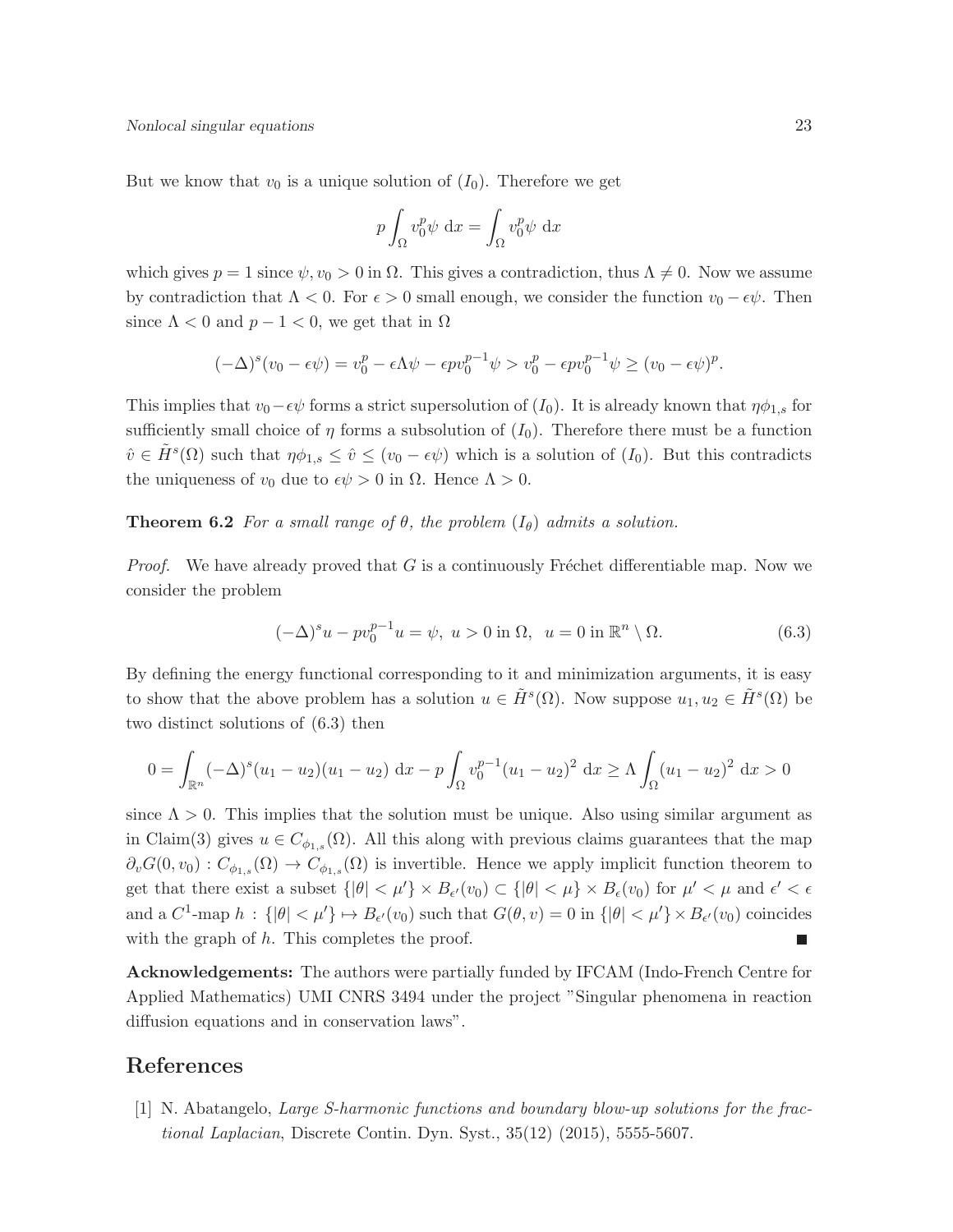- [2] Adimurthi, J. Giacomoni and S. Santra, Positive solutions to a fractional equation with singular nonlinearity, submitted, preprint available at https://arxiv.org/pdf/1706.01965.pdf
- [3] H. Amann, Fixed point equations and nonlinear eigenvalue problems in ordered Banach spaces, SIAM Rev., 18 (1976), 620–709.
- [4] S. Amghibech, On the discrete version of picone's identity, Discrete Applied Mathematics, 156 (2008), 1–10.
- [5] D. Applebaum, Lévy Processes-From Probability to Finance and Quantum Groups, Notices Amer. Math. Soc., 51 (11) (2004), 1336-1347.
- [6] B. Barrios, I. De Bonis, M. Medina and I. Peral, Semilinear problems for the fractional laplacian with a singular nonlinearity, Open Math., 13 (2015), 390-407.
- [7] B. Barrios, E. Colorado, R. Servadei and F. Soria, A critical fractional equation with concave-convex power nonlinearities, Ann. I. H. Poincaré A.N., 32 (2015), 875-900.
- [8] L. Caffarelli, L. Silvestre, An extension problem related to the fractional Laplacian, Comm. Partial Differential Equations, 32 (2007), 1245-1260.
- [9] A. Castro, E. Ko and R. Shivaji, A uniqueness result for a singular nonlinear eigenvalue problem, Proceedings of the Royal Society of Edinburgh, 143A (2013), 739-744.
- [10] Z-Q.Chen and R. Song, Estimates on Green functions and Poissons kernels for symmetric stable processes, Math. Ann., 312 (1998), 465–501.
- [11] M. G. Crandall, P. H. Rabinowitz and L. Tartar, On a Dirichlet problem with a singular nonlinearity, Communications in Partial Differential Equations, 2 (1977), 193-222.
- [12] L. M.DelPezzo and A. Quaas, A Hopf lemma and a strong minimum principle for the fractional p-Laplacian, J. Differential Equations, 263 (2017), 765-778.
- [13] R. Dhanya, Eunkyung Ko and R. Shivaji, A three solution theorem for singular nonlinear elliptic boundary value problems, J. Math. Anal. Appl., 424 (2015), 598-612.
- [14] R. Dhanya, J. Giacomoni, S. Prashanth and K. Saoudi, Global bifurcation and local multiplicity results for elliptic equations with singular nonlinearity of super exponential growth in  $\mathbb{R}^2$ , Advances in differential equations, 17(3-4) (2012), 369-400.
- [15] J. I. Díaz, J. M. Morel and L. Oswald, An elliptic equation with singular nonlinearity, Commun. Partial Differential Equations, 12 (1987), 1333–1344.
- [16] F. Düzgün and A. Iannizzotto, hree nontrivial solutions for nonlinear fractional Laplacian equations, Advances in Nonlinear Analysis, 2016, DOI:10.1515/anona-2016-0090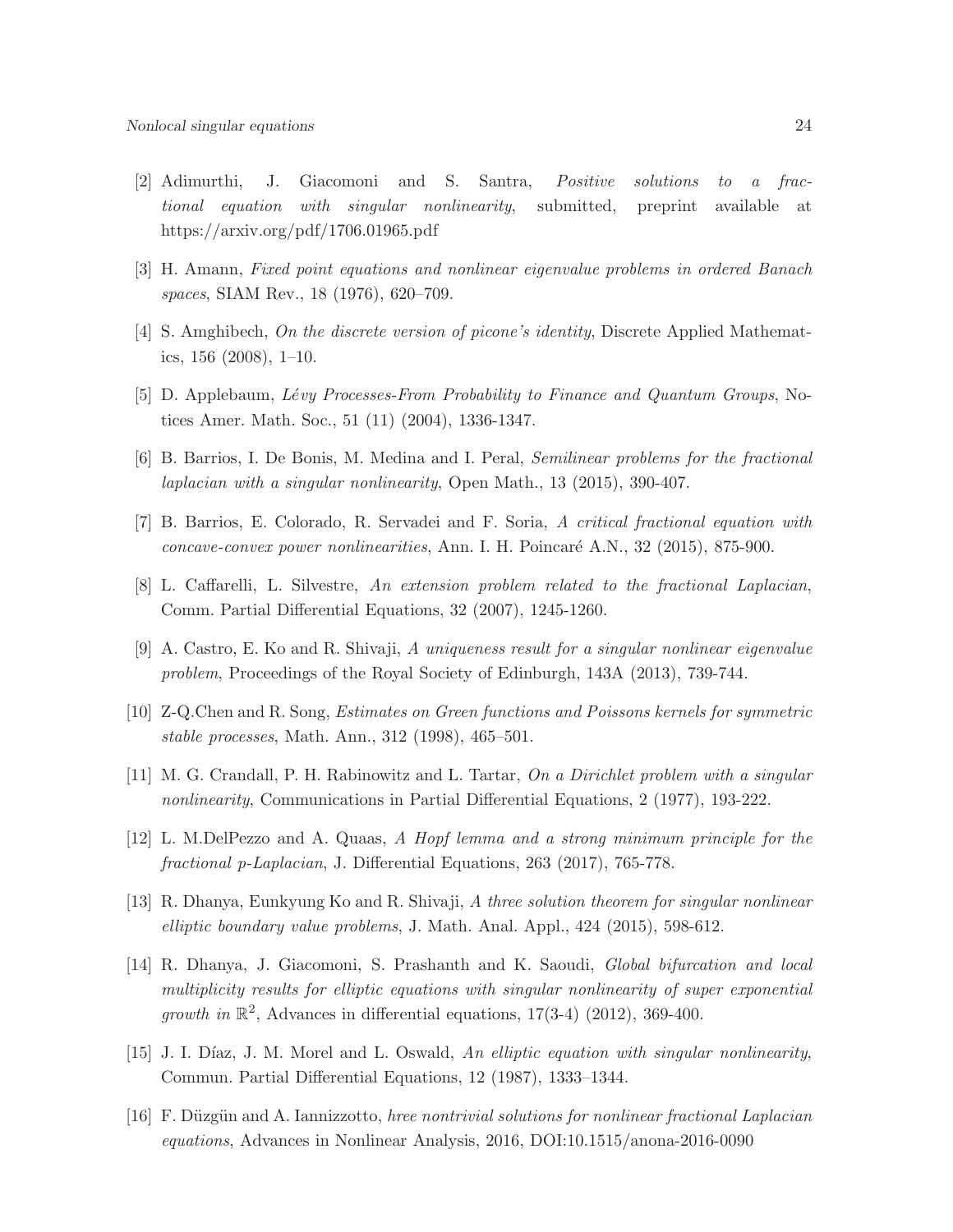- [17] G. Franzina and G. Palatucci, Fractional p-eigenvalues, Riv. math. Univ. Parma(N.S.), 5(2), 373–386.
- [18] M. Ghergu and V. Rădulescu, Singular elliptic problems: bifurcation and asymptotic analysis, Oxford University Press, 2008.
- [19] M. Ghergu and V. Rădulescu, *Multiparameter bifurcation and asymptotics for the sin*gular Lane-Emden-Fowler equation with a convection term, Proceedings of the Royal Society of Edinburgh: Section A (Mathematics), 135 (2005), 61–84.
- [20] J. Giacomoni, T. Mukherjee and K. Sreenadh, Positive solutions of fractional elliptic equation with critical and singular nonlinearity, Adv. Nonlinear Anal., 6 (3) (2017), 327- 354.
- [21] J. Giacomoni, T. Mukherjee and K. Sreenadh, Existence and stabilization results for a singular parabolic equation involving the fractional Laplacian, to appear in Discrete and Continuous Dynamical Systems - Series S.
- [22] J. Goddard II, E. Kyoung Lee, L. Sankar and R. Shivaji, Existence results for classes of infinite semipositone problems, Bound. Value Probl., (2013), Article 97.
- [23] Y. Haitao, Multiplicity and asymptotic behavior of positive solutions for a singular semilinear elliptic problem, J. Differential Equations, 189 (2003), 487-512.
- [24] J. Hernández and F. J. Mancebo, Singular elliptic and parabolic equations, Handbook of Differential Equations, 3 (2006), 317–400.
- [25] N. Hirano, C. Saccon and N. Shioji, Brezis-Nirenberg type theorems and multiplicity of positive solutions for a singular elliptic problem, J. Differential Equations, 245 (2008), 1997-2037.
- [26] N. Hirano, C. Saccon and N. Shioji, Existence of multiple positive solutions for singular elliptic problems with concave and convex nonlinearities, Advances in Differential Equations, 9(1-2) (2004), 197-220.
- [27] Eun Kyoung Lee, R. Shivaji and J. Ye, Positive solutions for infinite semipositone problems with falling zeros, Nonlinear Analysis, 72 (2010), 4475-4479.
- [28] E. Ko, E. Kyoung Lee and R. Shivaji, Multiplicity Results for Classes of Infinite Positone Problems, Z. Anal. Anwend., 30 (2011), 305-318.
- [29] G. Molica Bisci, V.D. Radulescu and R. Servadei, Variational Methods for Nonlocal Fractional Problems, Encyclopedia of Mathematics and its Applications, Cambridge: Cambridge University Press, Cambridge, (2016), DOI: 10.1017/CB09781316282397.